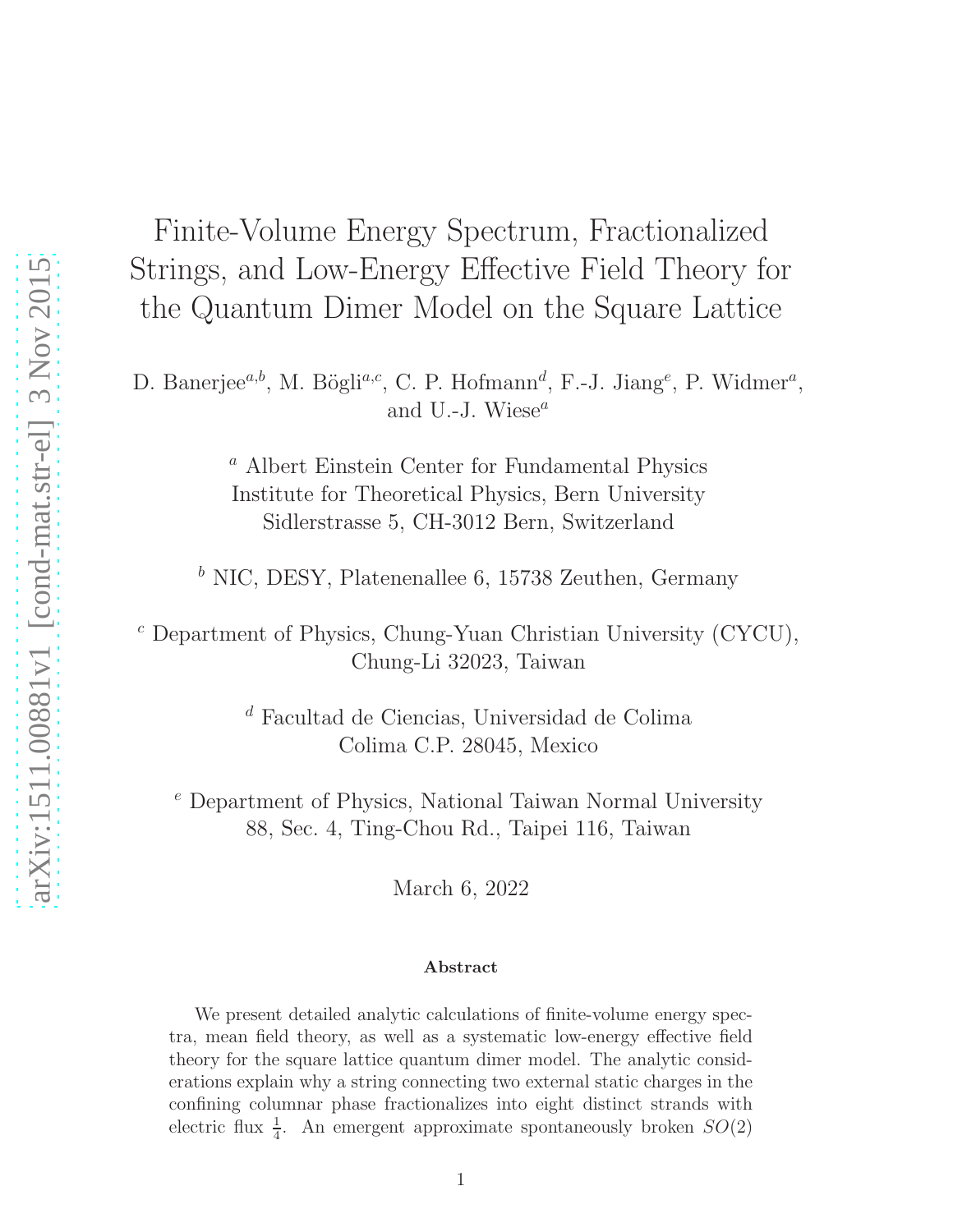symmetry gives rise to a pseudo-Goldstone boson. Remarkably, this soft phonon-like excitation, which is massless at the Rokhsar-Kivelson (RK) point, exists far beyond this point. The Goldstone physics is captured by a systematic low-energy effective field theory. We determine its low-energy parameters by matching the analytic effective field theory with exact diagonalization results and Monte Carlo data. This confirms that the model exists in the columnar (and not in a plaquette or mixed) phase all the way to the RK point.

# 1 Introduction

Despite the extensive work on high-temperature superconductivity during the past decades since their discovery [\[1\]](#page-32-0), understanding the mechanism of electron or hole pairing still represents a major unsolved problem in condensed matter physics. One of the various proposed scenarios is related to the quantum dimer model that was introduced by Rokhsar and Kivelson in Ref. [\[2\]](#page-32-1). It represents a simple realization of the resonating valence bond (RVB) state, proposed by Anderson in his pioneering paper [\[3](#page-32-2)], and provides a possible route towards understanding high-temperature superconductivity. Quantum dimer models have attracted a lot of attention over the years, as they are also relevant beyond high-temperature superconductivity, e.g., in connection with deconfined quantum criticality or topological order. Unraveling the phase structure of both the classical and the quantum dimer model has been the subject of many publications [\[4](#page-32-3)[–16\]](#page-33-0).

These studies include dimer models on both bipartite and non-bipartite lattices, which are defined in spatial dimensions  $d \geq 2$ . Quite surprisingly, even in the case of the simple square lattice the question of which phases are realized as a function of the Rokhsar-Kivelson (RK) parameter  $\lambda$  has been controversial. This may even be more surprising in view of the fact that Monte Carlo simulations of quantum dimer models on the square lattice are not affected by the sign problem. While some authors claimed that a plaquette phase arises from a columnar phase in a first order phase transition around  $\lambda \approx 0.6$  [\[17](#page-33-1)], other studies found evidence for a mixed phase for  $\lambda \gtrsim 0$ , exhibiting features of both the columnar and the plaquette phase [\[18\]](#page-33-2).

In a recent study [\[19](#page-33-3)], using quantum Monte Carlo applied to dual height variables as well as exact diagonalization, we have challenged these various views. In particular, we pointed out that there is no evidence for a plaquette or mixed phase in the square lattice quantum dimer model — rather the columnar phase extends all the way to the RK point at  $\lambda = 1$ . Moreover, we showed that two external static charges  $\pm 2$  are confined by an electric flux string that fractionalizes into eight strands carrying fractionalized flux  $\frac{1}{4}$ . Inside these strands, which represent interfaces separating different columnar orders, we found plaquette phase. However, the plaquette phase only exists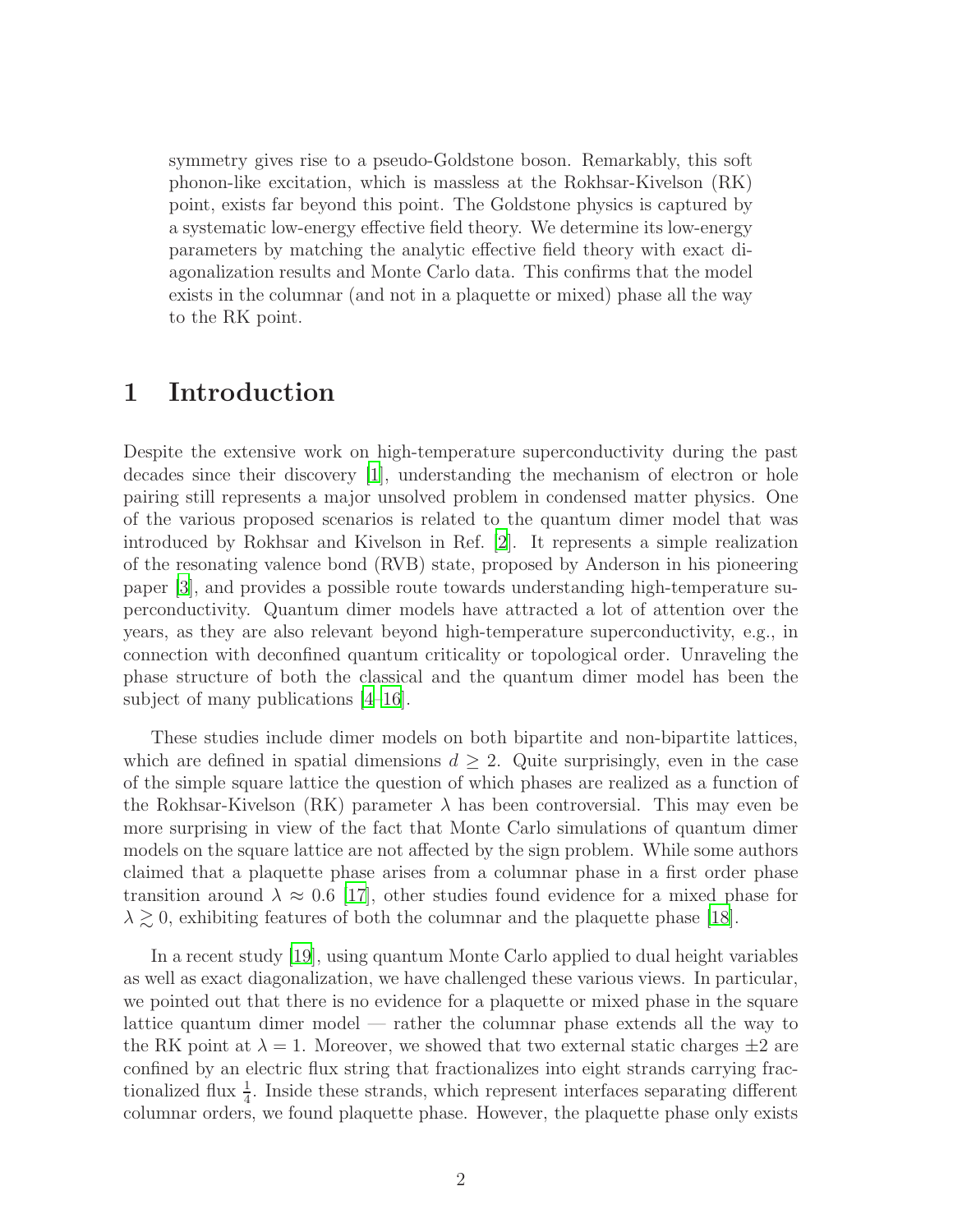inside the strands and not in the bulk. Finally, as a consequence of an approximate emergent  $SO(2)$  symmetry, we found evidence for a soft pseudo-Goldstone boson that exists in the parameter regime  $0 \leq \lambda < 1$ , i.e., even far beyond the RK point.

In the present article we complement our previous Monte Carlo and exact diagonalzation results with detailed analytic calculations of finite-volume energy spectra, mean field theory, as well as a systematic low-energy effective field theory for the pseudo-Goldstone boson. Overall, we consolidate our previous findings that contradict the earlier views on the phase structure of the square lattice quantum dimer model.

The paper is organized as follows. In section [2](#page-2-0) we define the quantum dimer model and discuss its symmetries on the square lattice. We then introduce height variables on the dual lattice. On the one hand, these allow us to define order parameters that distinguish the various candidate phases. On the other hand, the dual height variables are the basic degrees of freedom on which our Monte Carlo simulations operate. We also perform a systematic mean field analysis of the quantum dimer model. In Section [3](#page-13-0) we investigate the finite-volume energy spectrum as a diagnostic of the phase structure. Section [4](#page-18-0) is dedicated to the low-energy effective field theory for the soft pseudo-Goldstone mode and the corresponding rotor spectrum. In section [5](#page-23-0) we present exact diagonalization results and use them to estimate some low-energy parameters of the effective field theory. In Section [6](#page-26-0) we present new Monte Carlo data for the confining strings in the columnar phase. Finally, in section [7](#page-27-0) we present our conclusions. Appendix A summarizes the symmetry properties of the relevant order parameters.

# <span id="page-2-0"></span>2 Model and Observables

In this section, we consider the quantum dimer model and discuss its symmetries on the square lattice. We then define height variables on the dual lattice, which are the basic degrees of freedom in our Monte Carlo simulations. They also serve to construct order parameters that signal which phase is realized. Finally, we perform a systematic mean-field analysis with the intention to gain qualitative insight into this question.

## 2.1 Model

The Hamiltonian of the quantum dimer model coincides with the Hamiltonian of the  $(2+1)$ -d  $U(1)$  quantum link model  $[20-22]$ . However, the corresponding Gauss law is realized differently. The Hamiltonian of both the  $U(1)$  quantum link model and the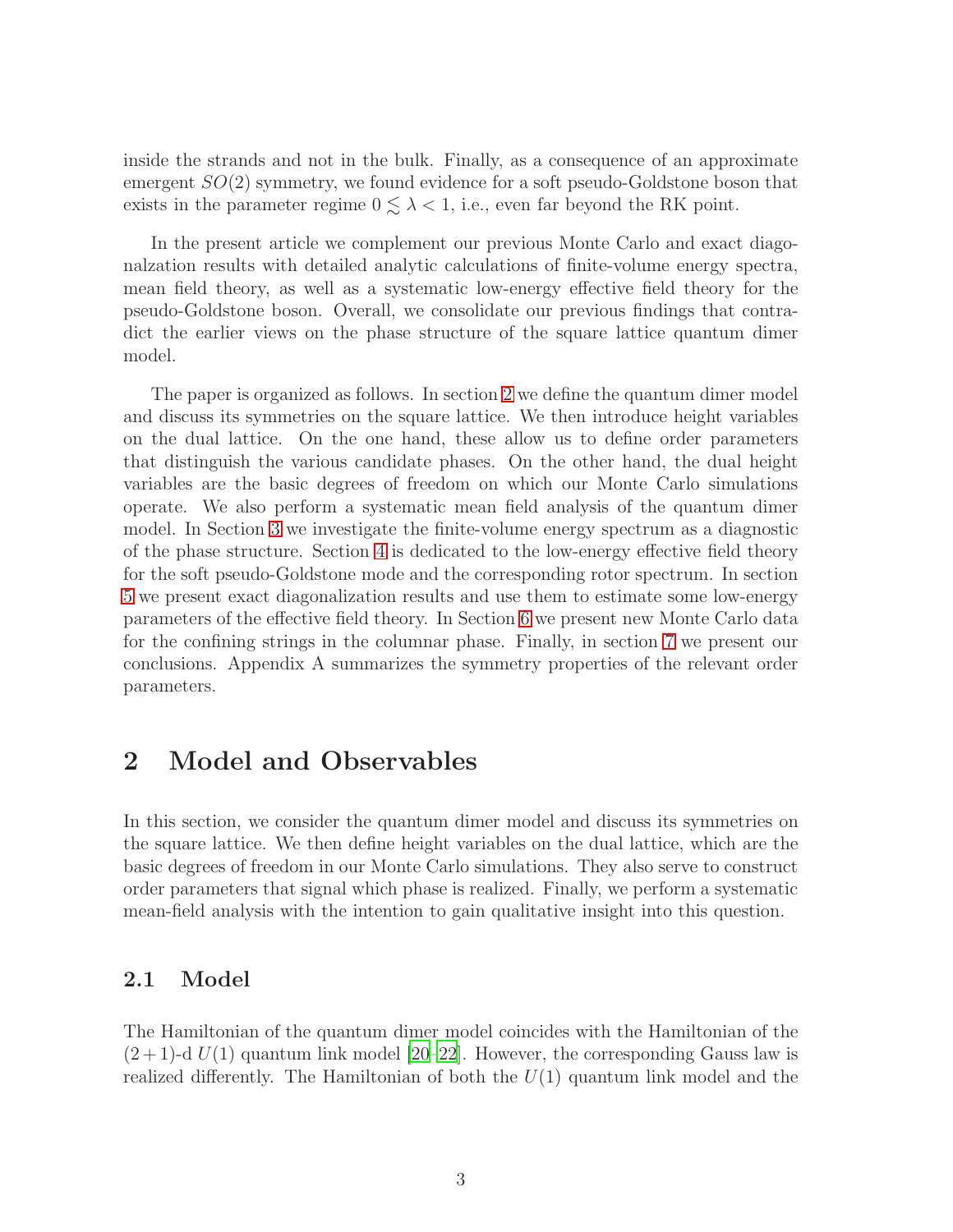

Figure 1: Definition of flux states (left) and typical flux configuration on the square lattice  $U(1)$  quantum link model (right).

<span id="page-3-1"></span>

<span id="page-3-2"></span>Figure 2: The results of applying the Hamiltonian of Eq. [\(2.1\)](#page-3-0) to some plaquette flux states. Here  $H_1$  and  $H_2$  represent the terms in Eq. [\(2.1\)](#page-3-0) proportional to J and  $J\lambda$ , respectively. When the Hamiltonian acts on other plaquette configurations (which are not shown explicitly) the result vanishes.

quantum dimer model takes the form

<span id="page-3-0"></span>
$$
H = -J\sum_{\Box} \left[ U_{\Box} + U_{\Box}^{\dagger} - \lambda (U_{\Box} + U_{\Box}^{\dagger})^2 \right]. \tag{2.1}
$$

In the above Hamiltonian, the quantity  $U_{\Box} = U_{wx} U_{xy} U_{zy}^{\dagger} U_{wz}^{\dagger}$  represents a plaquette operator expressed in terms of quantum links  $U_{xy}$  that connect the nearest-neighbor sites x and y on the square lattice. A  $U(1)$  quantum link  $U_{xy} = S_{xy}^+$  is a raising operator of the electric flux  $E_{xy} = S_{xy}^3$ , which is built from a quantum spin  $\frac{1}{2}$  associated with the link  $xy$ . In the  $U(1)$  quantum link model, each link has two possible states characterized by electric flux  $\pm \frac{1}{2}$  $\frac{1}{2}$ , represented pictorially by arrows as shown in Fig. [1.](#page-3-1) A typical flux configuration of the  $U(1)$  quantum link model is depicted in the same figure.

Applying the Hamiltonian of Eq. [\(2.1\)](#page-3-0) to a plaquette flux state leads to the results shown in Fig. [2.](#page-3-2) In summary, the first contribution to the Hamiltonian [\(2.1\)](#page-3-0), proportional to the parameter J, flips a loop of flux that winds around a plaquette. Flux states that do not correspond to closed flux loops are referred to as non-flippable plaquettes, which are annihilated by the Hamiltonian. On the other hand, the second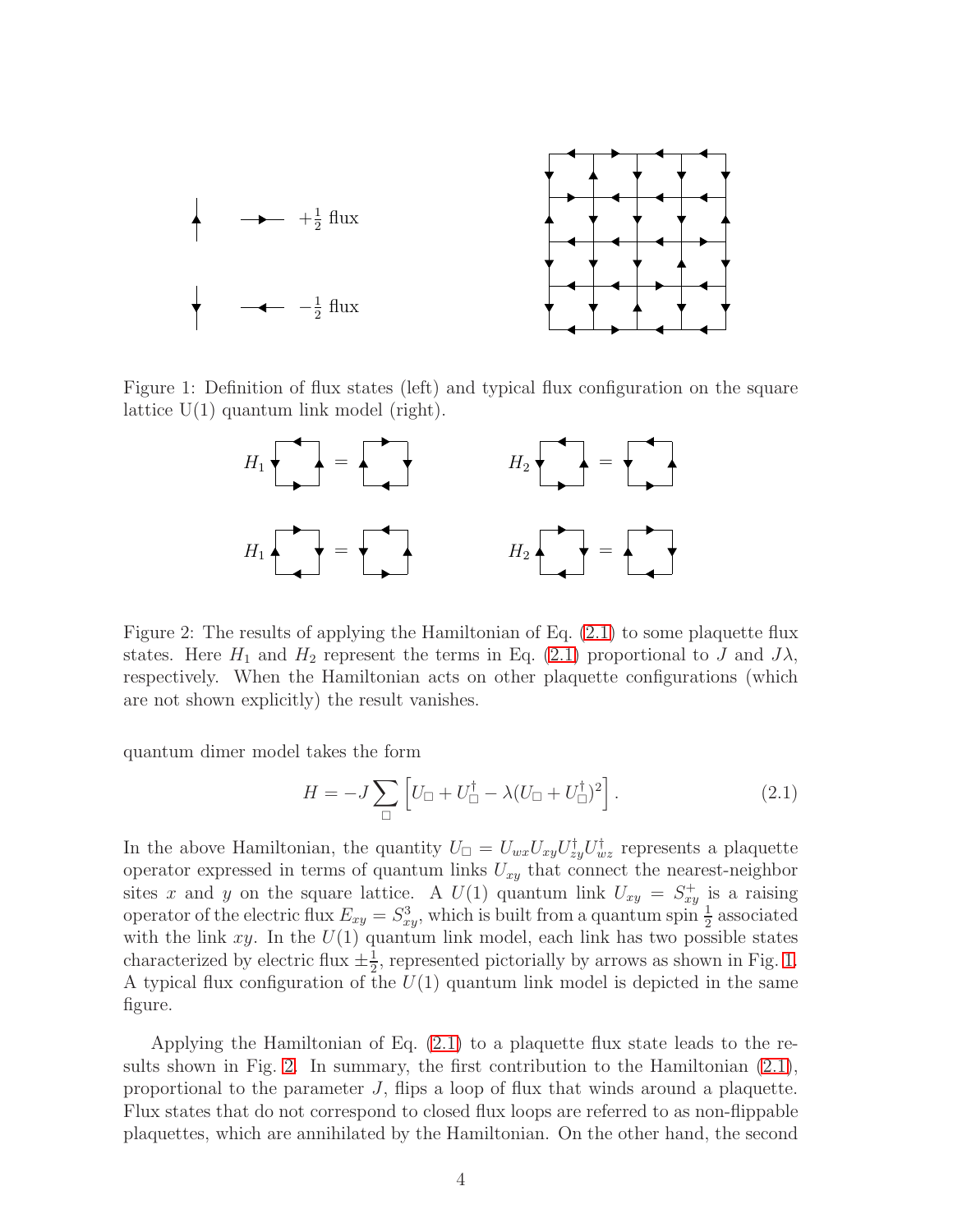

<span id="page-4-0"></span>Figure 3: Mapping between dimer and flux configurations.

contribution to the Hamiltonian [\(2.1\)](#page-3-0), proportional to the RK parameter  $\lambda$ , counts the plaquettes that are flippable. Notice that the configurations of the square lattice quantum dimer model are characterized in terms of variables  $D_{xy} \in \{0, 1\}$  which signal whether a dimer is present or absent on the link that connects two neighboring sites x and y. In addition, the electric flux variables  $E_{xy}$  can be expressed through the dimer variables  $D_{xy}$  as

$$
E_{xy} = (-1)^{x_1 + x_2} (D_{xy} - \frac{1}{2}).
$$
\n(2.2)

This mapping between a dimer and a flux configuration of the quantum dimer model is illustrated in Fig. [3.](#page-4-0)

Notice that, in the  $U(1)$  quantum link model, the physical state  $|\psi\rangle$  satisfies

<span id="page-4-1"></span>
$$
G_x|\psi\rangle = 0,\t\t(2.3)
$$

where the quantity

$$
G_x = \sum_i (E_{x,x+\hat{i}} - E_{x-\hat{i},x})
$$
\n(2.4)

commutes with the Hamiltonian and describes an infinitesimal  $U(1)$  gauge transformation. Here  $\hat{i}$  is the unit-vector in the *i*-direction. Eq. [\(2.3\)](#page-4-1) represents the Gauss law for the  $U(1)$  quantum link model. In the quantum dimer model, using the connection between the electric flux and the dimer variables, one has

$$
G_x = (-1)^{x_1 + x_2} \sum_{i} (D_{x, x + \hat{i}} + D_{x - \hat{i}, x}) = (-1)^{x_1 + x_2}.
$$
 (2.5)

In other words, the dimer covering constraint implies that the quantum dimer model is characterized by background electric charges  $\pm 1$  that are arranged in a staggered pattern. Accordingly, physical states in the quantum dimer model satisfy

$$
G_x|\Psi\rangle = (-1)^{x_1+x_2}|\Psi\rangle.
$$
\n(2.6)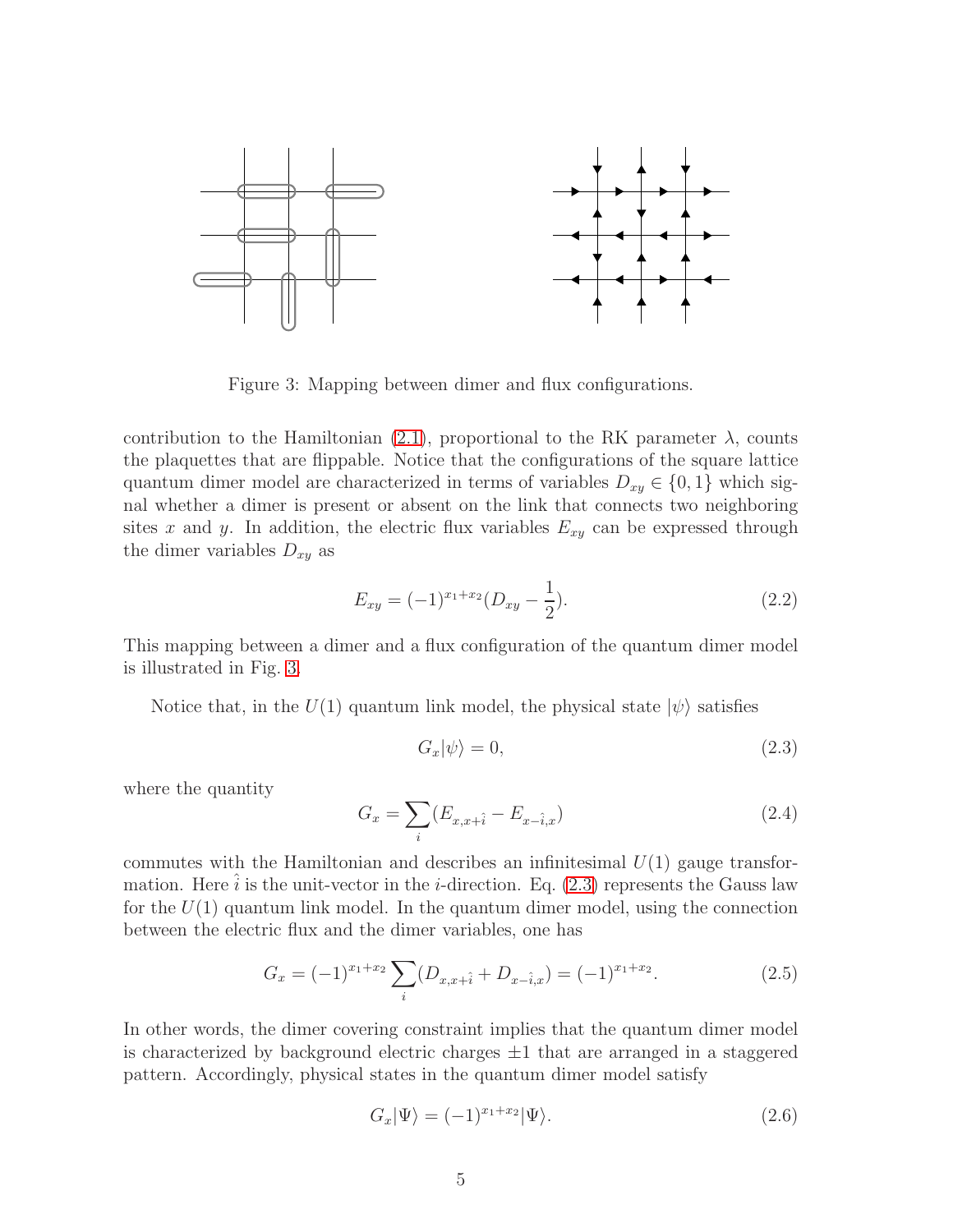| $\boldsymbol{A}$ | $\, {\bf B}$ | $\boldsymbol{A}$ | $\boldsymbol{B}$ | $\boldsymbol{A}$ | $\boldsymbol{B}$ |
|------------------|--------------|------------------|------------------|------------------|------------------|
| $\mathcal C$     | ${\rm D}$    | $\mathcal{C}$    | $\mathbf D$      | $\mathcal{C}$    | $\mathbf D$      |
| A                | $\, {\bf B}$ | $\boldsymbol{A}$ | $\boldsymbol{B}$ | $\boldsymbol{A}$ | $\boldsymbol{B}$ |
| $\overline{C}$   | $\mathbf D$  | $\mathcal{C}$    | $\mathbf D$      | $\overline{C}$   | $\mathbf{D}$     |
| A                | $\, {\bf B}$ | $\boldsymbol{A}$ | B                | A                | B                |
| $\mathcal{C}$    | D            | $\mathcal{C}$    | D                | $\mathcal{C}$    | D                |

<span id="page-5-0"></span>Figure 4: The four dual sublattices  $A, B, C, D$  used in the construction of the height variables  $h^{A,B,C,D}$ .

## 2.2 Symmetries

The quantum dimer model on the square lattice exhibits various symmetries. We first have a continuous  $U(1)$  gauge symmetry and a global  $U(1)^2$  center symmetry. The latter is associated with "large" gauge transformations [\[23\]](#page-33-6). The model also has various discrete global symmetries. These include translations by one lattice vector followed by charge conjugation  $(CT_x \text{ and } CT_y)$ , which are equivalent to ordinary translations of the dimers  $D_{xy}$ . Note that charge conjugation changes the sign of all electric flux variables. It is important to point out that, in contrast to the quantum link model, the transformations  $T_x, T_y$  and C individually are not symmetries of the quantum dimer model because they are explicitly violated by the Gauss law. Furthermore we have 90 degrees rotations around a plaquette corner (O), 90 degrees rotations around a plaquette center followed by charge conjugation  $(CO')$ , and finally, reflections on the x- and y-axes  $(R_x \text{ and } R_y)$ . Below we will construct order parameters that will help us to determine which phases are realized in the square lattice quantum dimer model. It is then crucial to know how these different order parameters transform under the various symmetries (see Sec. [2.4](#page-6-0) and Appendix [A\)](#page-31-0).

### 2.3 Dual Height Variables

In this subsection we introduce height variables that reside on the dual lattice. This height representation of the quantum dimer model is essential in our approach. It allows us, on the one hand, to design cluster and Metropolis algorithms that operate in the space of these height variables and, on the other hand, to construct order parameters to unambiguously distinguish the various phases.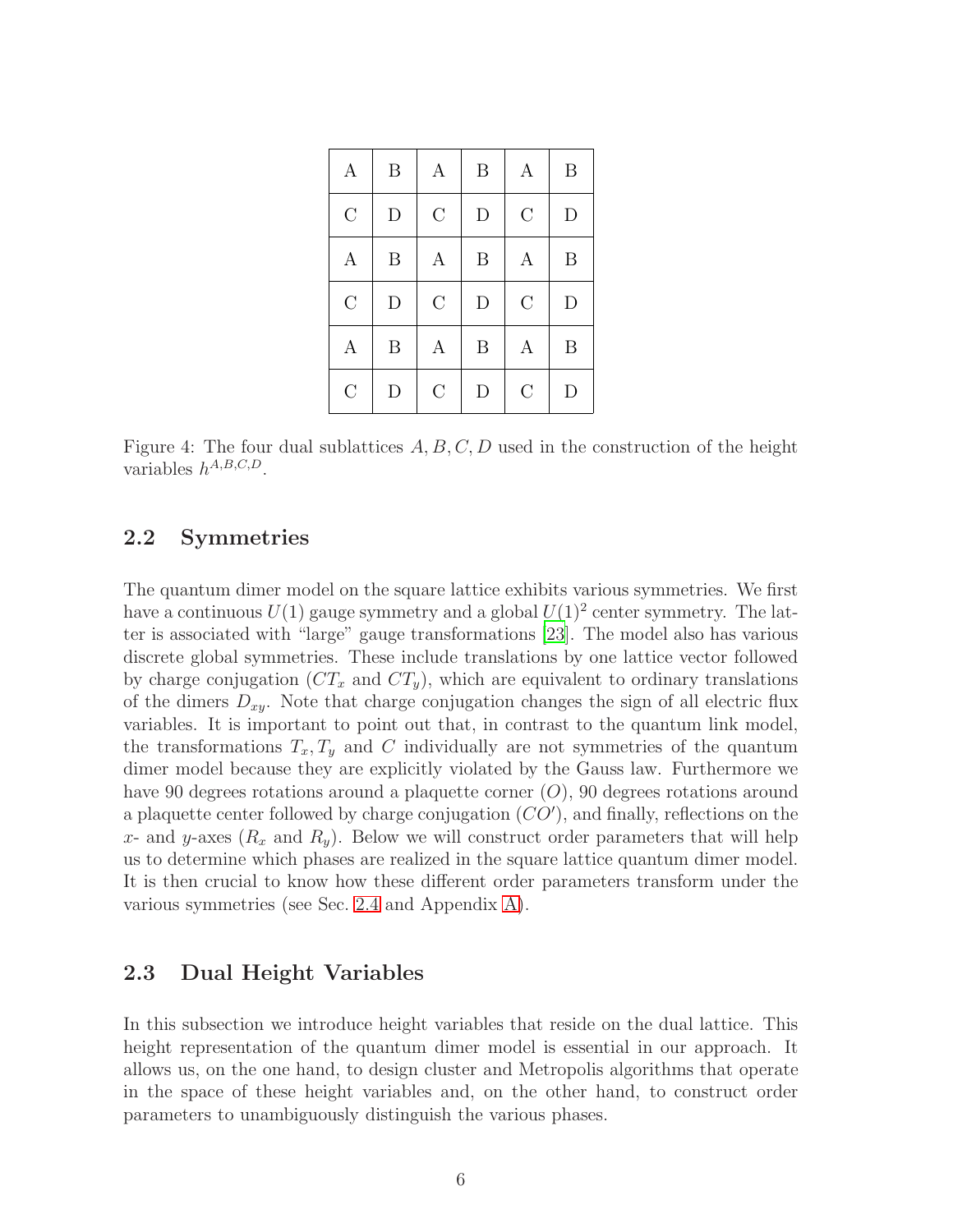As illustrated in Fig. [4,](#page-5-0) in the case of the square lattice quantum dimer model, we define four dual sublattices  $A, B, C$ , and  $D$ , which consist of the points

$$
\tilde{x} = (x_1 + \frac{1}{2}, x_2 + \frac{1}{2}).\tag{2.7}
$$

Each of the dual sublattices X carries dual height variables  $h^X$  that take the values

$$
h_{\tilde{x}}^{A,D} = 0, 1, \qquad h_{\tilde{x}}^{B,C} = \pm \frac{1}{2}.
$$
 (2.8)

When defining the height variables on the dual lattice, we will encounter an additional complication compared to the U(1) quantum link model, which is due to the fact that the Gauss law is realized differently in these two models. This further complication requires the introduction of so-called Dirac-strings, in order to consistently relate the HV  $h_{\tilde{x}}^X$  with the electric fluxes  $E_{x,y}$ . These Dirac-strings are located in a staggered fashion on the vertical links and are denoted by empty squares on the links (see Fig.  $5$ ).

The quantities  $h^{A,B,C,D}$ , residing at the sites of a dual sublattice, are related to the electric flux variables on the links by

$$
E_{x,x+\hat{1}} = [h_x^X - h_{\tilde{x}-\hat{2}}^{X'}] \text{mod} 2 = \pm \frac{1}{2},
$$
  
\n
$$
E_{x,x+\hat{2}} = (-1)^{x_1+x_2} [h_x^X - h_{\tilde{x}-\hat{1}}^{X'}] \text{mod} 2 = \pm \frac{1}{2},
$$
  
\n
$$
X, X' \in \{A, B, C, D\}.
$$
\n(2.9)

Note that whenever  $(-1)^{x_1+x_2} = -1$ , it indicates the presence of a Dirac-string on the relevant vertical link. The corresponding height representation and the flux representation for a columnar dimer configuration is illustrated in Fig. [5.](#page-7-0) Beside the height and flux variables, we have also marked positive and negative background charges (filled and empty circles) as well as the Dirac-strings (empty squares).

It should be noted that this construction of height variables is new and fundamentally different from other height variables definitions that have been introduced in the literature, in particular, the one described in the review paper of Moessner and Raman [\[24](#page-33-7)]. For instance, in our construction the height variables take only four values: 0, 1,  $\pm 1/2$ . On the other hand, with the conventional method they are always labelled with integers and can take many more values. Our height variables take much fewer values than the conventional ones, because they provide an exact representation of the dimer model Hilbert space.

### <span id="page-6-0"></span>2.4 Order Parameters and Candidate Phases

In this subsection we review four order parameters in terms of the height variables that we introduced in [\[19\]](#page-33-3). Each of the four candidate phases — staggered, columnar,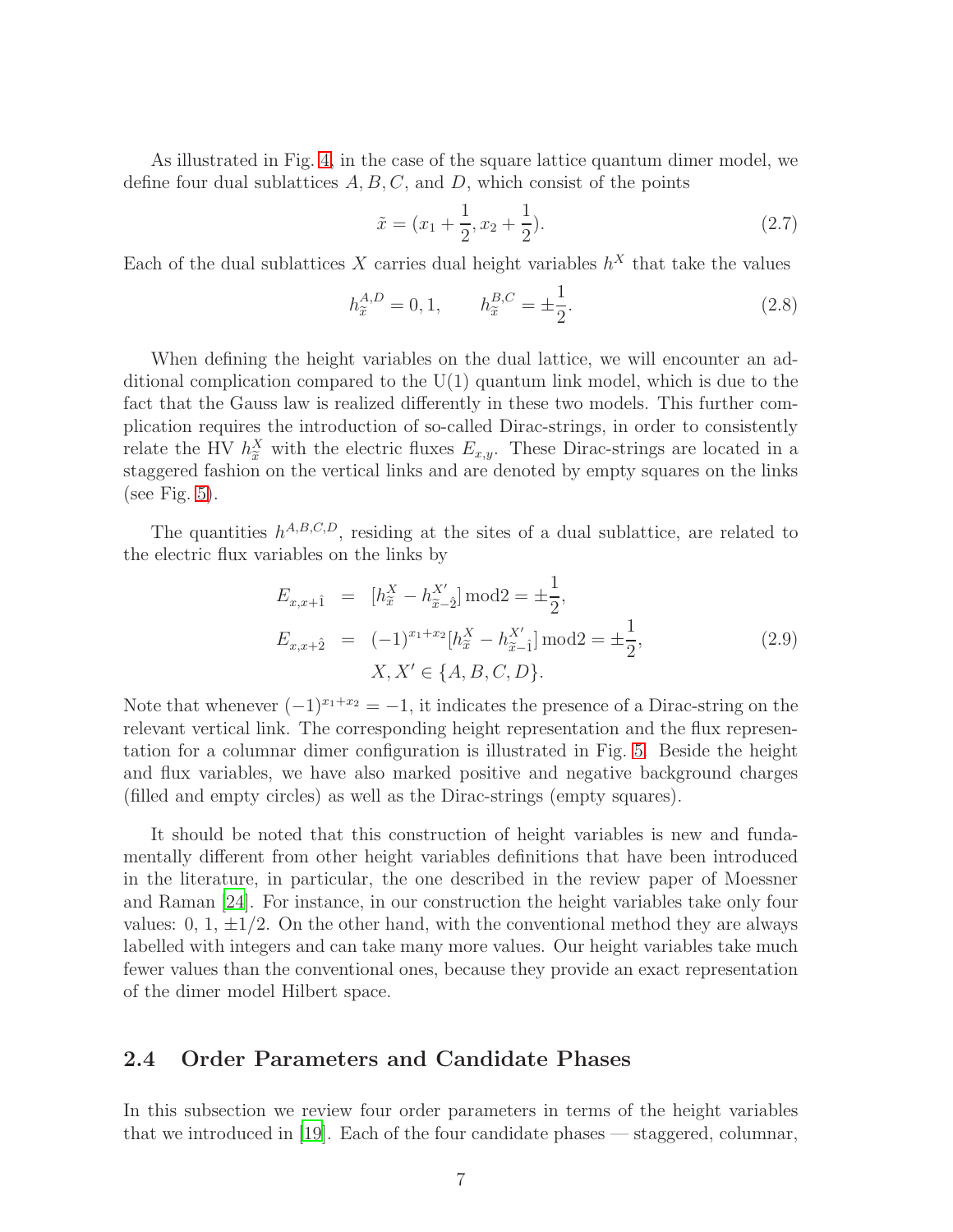

<span id="page-7-0"></span>Figure 5: The mapping between the dimer configuration and the corresponding flux and height representation for a columnar quantum dimer configuration.

plaquette or mixed — can then be unambiguously identified by the specific values these order parameters take in the different phases.

Let us first discuss the various phases that have been established or conjectured for the square lattice quantum dimer model. Intuitively, in the limit  $\lambda \to -\infty$ , the system maximizes the number of flippable plaquettes. On the square lattice, such a state can be obtained by arranging the dimers in a columnar pattern as depicted in Fig. [6\(](#page-8-0)a). Note that we are dealing with four-fold degeneracy: the four columnar configurations are related by translations or rotations.

On the other hand, in the opposite limit  $\lambda \to +\infty$ , the system minimizes the number of flippable plaquettes. On the square lattice, such a state can be obtained by arranging the dimers in a staggered pattern, shown in Fig.  $6(c)$ . The four degenerate staggered phases are related by discrete transformations.

Another candidate phase is the so-called plaquette arrangement of dimers, which is also four-fold degenerate, and is illustrated in Fig. [6\(](#page-8-0)b). In this phase, pairs of parallel dimers oriented in both possible directions resonate on the plaquettes belonging to one of the four sublattices A, B, C, D.

Finally, on the square lattice, another conjectured phase is the so-called mixed phase which is eight-fold degenerate and corresponds to a superposition of quantum dimer states, sharing features of both the columnar and the plaquette phase.

Apart from the established columnar and staggered phases in the limits  $\lambda \to -\infty$ and  $\lambda \to +\infty$ , respectively, the question of which phases are realized between these two points of reference — and what type of associated phase transitions might exist — has remained controversial.

In [\[19](#page-33-3)] we have challenged the various conflicting scenarios that have been proposed in earlier studies [\[17,](#page-33-1) [18\]](#page-33-2) and are depicted in Fig. [6d](#page-8-0). An important point of reference is the RK point  $(\lambda = 1)$  where the model is exactly solvable. Away from the RK point,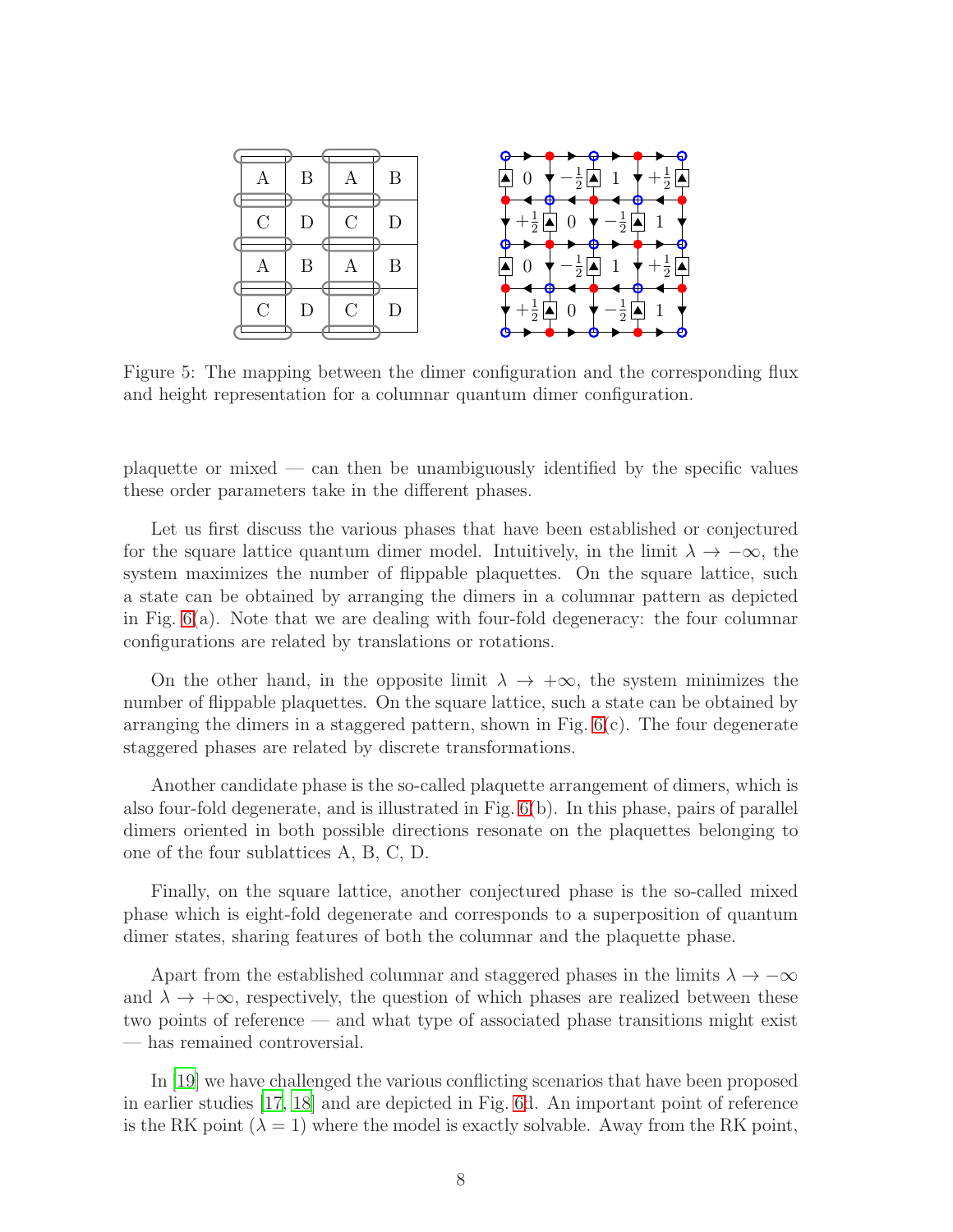

<span id="page-8-0"></span>Figure 6: Established and conjectured phases for the square lattice quantum dimer model: (a) Columnar, (b) plaquette, (c) staggered order on the dual sublattices A, B, C, and D. (d) Phase diagram for the square lattice quantum dimer model as a function of the RK parameter  $\lambda$ : three different scenarios [\[19](#page-33-3)].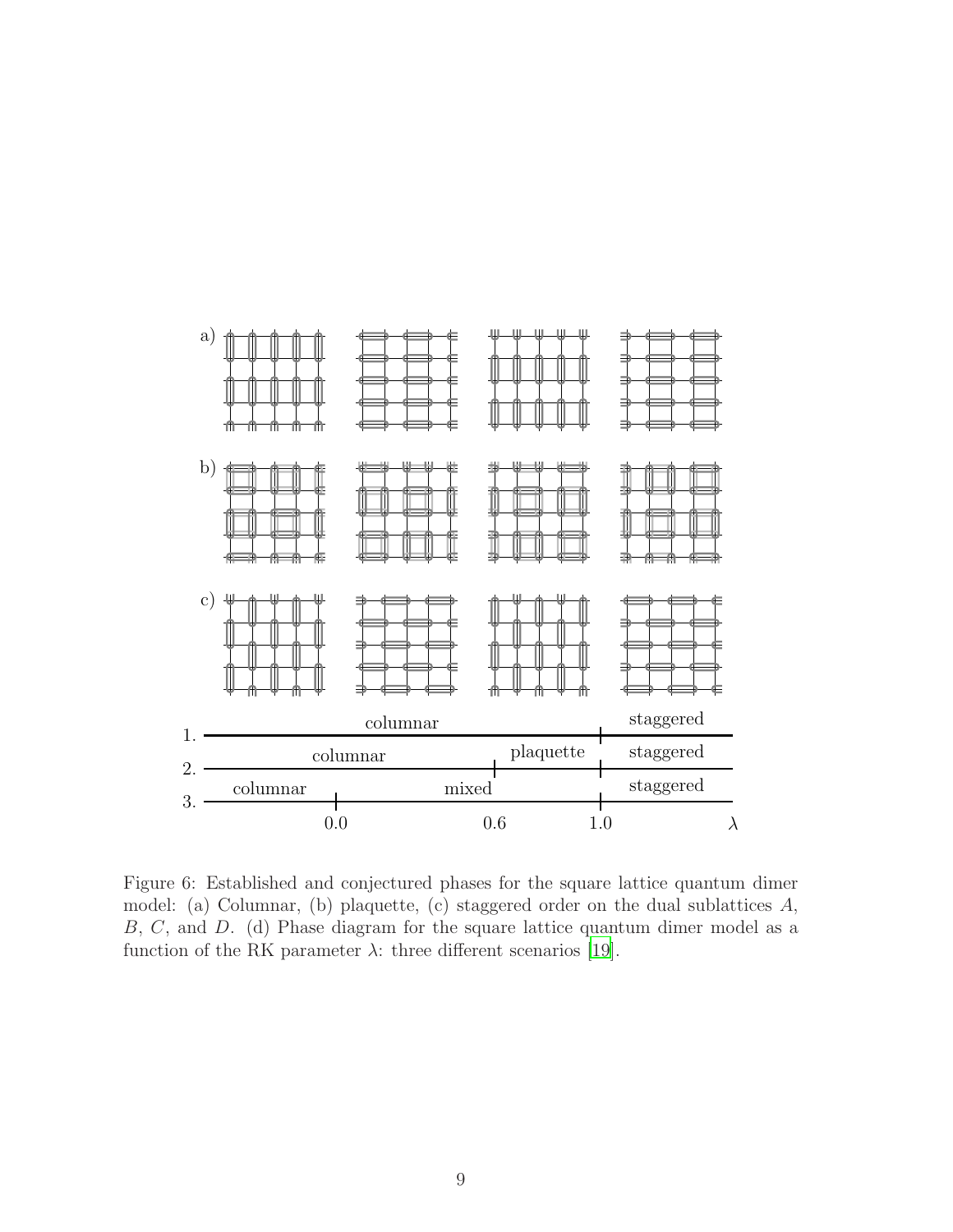the situation becomes less clear. Using Green's function Monte Carlo simulations, the author of Ref. [\[17](#page-33-1)] concludes that on the square lattice there is a phase transition between the columnar and plaquette phase around  $\lambda \approx 0.6$  (scenario 2 in Fig. [6d](#page-8-0)). However, this view is not shared by Ref. [\[18](#page-33-2)] which favors a mixed phase for  $\lambda \gtrsim 0$ according to their Green's function Monte Carlo analysis (scenario 3 in Fig. [6d](#page-8-0)). Based on our new order parameters and a novel Monte Carlo technique we concluded that the system exists in a columnar phase all the way up to the RK point (scenario 1 in Fig. [6d](#page-8-0)). In particular, we found no evidence for plaquette or mixed phases.

For completeness, we now review the four order parameters whose construction is based on the dual height representation. Remember that we have two sets of height variables, the first one associated with the even sublattices A and D, the second one related to the odd sublattices B and C (see Fig. [4\)](#page-5-0).

We first define four auxiliary order parameters  $M_A, M_B, M_C, M_D$  as

$$
M_X = \sum_{\tilde{x} \in X} s_{\tilde{x}}^X h_{\tilde{x}}^X,\tag{2.10}
$$

with

$$
s_{\tilde{x}}^{A} = s_{\tilde{x}}^{C} = (-1)^{(\tilde{x}_{1} + \frac{1}{2})/2}, \quad \text{if } \tilde{x}_{1} + \frac{1}{2} \text{ even},
$$
  
\n
$$
s_{\tilde{x}}^{B} = s_{\tilde{x}}^{D} = (-1)^{(\tilde{x}_{1} - \frac{1}{2})/2}, \quad \text{if } \tilde{x}_{1} + \frac{1}{2} \text{ odd.}
$$
\n(2.11)

Remember that the height variables on the various sublattices take the values

$$
h_{\tilde{x}}^{A,D} = 0, 1, \qquad h_{\tilde{x}}^{B,C} = \pm \frac{1}{2}.
$$
 (2.12)

We then form the linear combinations,

<span id="page-9-0"></span>
$$
M_{11} = M_A - M_B - M_C + M_D = M_1 \cos \varphi_1,
$$
  
\n
$$
M_{22} = M_A + M_B - M_C - M_D = M_1 \sin \varphi_1,
$$
  
\n
$$
M_{12} = M_A - M_B - M_C - M_D = M_2 \cos \varphi_2,
$$
  
\n
$$
M_{21} = -M_A + M_B - M_C - M_D = M_2 \sin \varphi_2,
$$
\n(2.13)

which define the order parameters  $M_{11}, M_{12}, M_{21}, M_{22}$  that are more appropriate to distinguish the phases. The two angles  $\varphi_1$  and  $\varphi_2$  define the angle

$$
\varphi = \frac{1}{2}(\varphi_1 + \varphi_2 + \frac{\pi}{4}).\tag{2.14}
$$

In the columnar phase this angle amounts to  $\varphi = 0 \mod_{\frac{\pi}{4}}$ , while in the plaquette phase it takes the value  $\varphi = \frac{\pi}{8} \mod \frac{\pi}{4}$ . Note that the order parameter values  $\pm(M_A, M_B, M_C, M_D)$ , and therefore  $\varphi$  and  $\varphi + \pi$ , represent the same physical dimer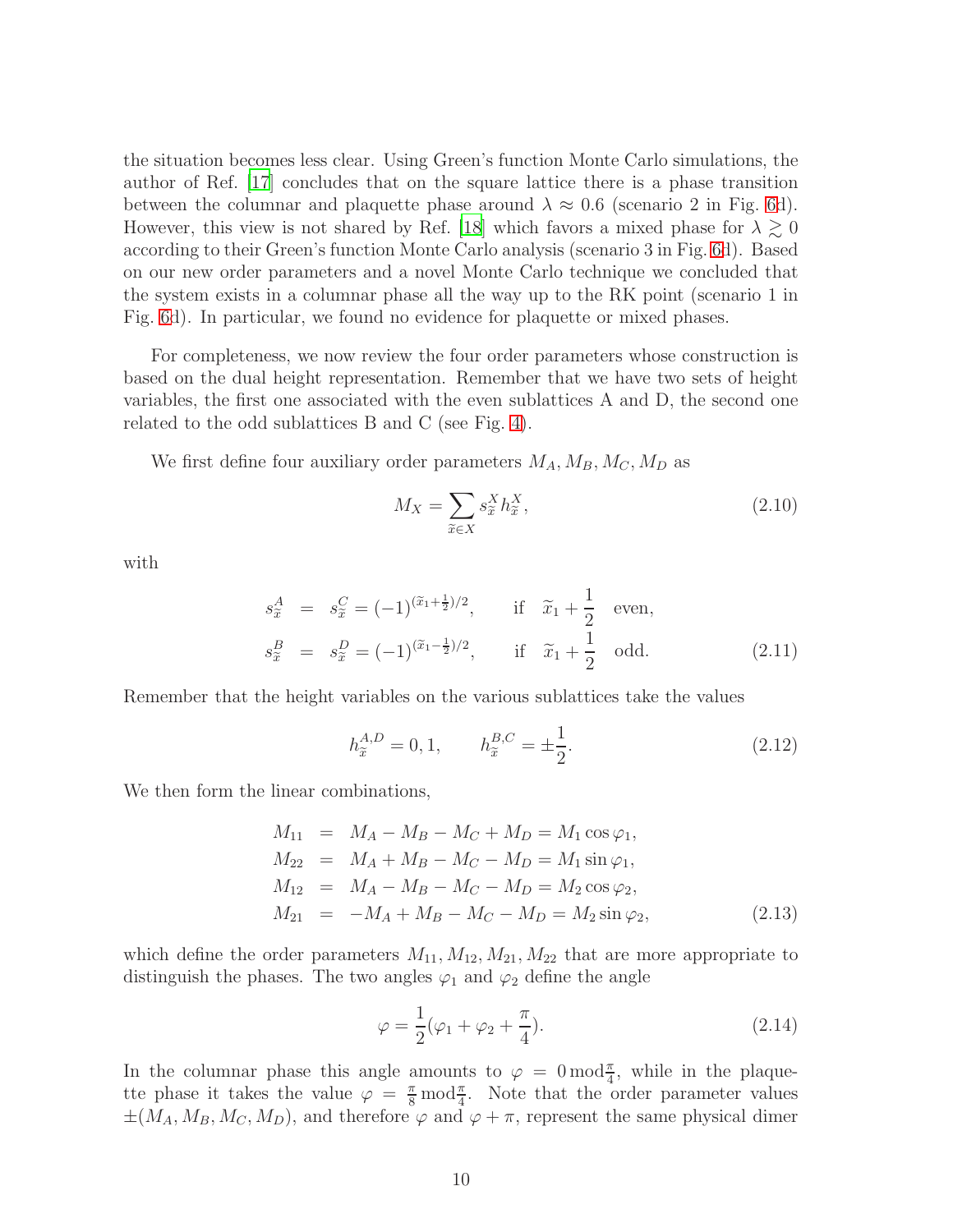

<span id="page-10-0"></span>Figure 7: The four candidate phases — columnar, plaquette, mixed, staggered — can unambiguously be distinguished by their characteristic order parameter distributions [\[19](#page-33-3)].

configuration, because a dimer configuration is invariant under a shift of the height variables,

$$
h_{\tilde{x}}^{X}(t)' = [h_{\tilde{x}}^{X}(t) + 1] \bmod 2.
$$
 (2.15)

As illustrated in Fig. [7,](#page-10-0) each of the four phases — columnar, plaquette, mixed, staggered — is characterized by its specific order parameter pattern. While there are four columnar phases  $(1,2,3,4)$  and four plaquette phases  $(A,B,C,D)$ , there are eight realizations of the mixed phase  $(A1, A2, B2, B3, C3, C4, D4, D1)$ . The mixed phases share features of both the columnar and the plaquette phases. For instance, in a hypothetical phase transition between a columnar and a mixed phase, a peak in the order parameter distribution of the columnar phase would split into two individual peaks: the columnar peak 1 would split into the peaks D1 and A1 referring to the mixed phase, etc. On the other hand, in a hypothetical phase transition between a mixed and a plaquette phase, two peaks in the order parameter distribution of the mixed phase would merge pairwise into one peak referring to the plaquette phase: the mixed peaks A1 and A2 would merge into the plaquette peak A, etc. As we will elaborate in more detail below, in our numerical simulations no such splitting or merging of peaks is detected.

For completeness, in Appendix [A](#page-31-0) we show how the four order parameters transform under the symmetries  $CT_x, CT_y, O, CO', R_x$ , and  $R_y$  of the square lattice quantum dimer model and how the different symmetries  $CT_x, CT_y, O, CO', R_x, R_y$  act on the columnar, plaquette, and mixed phases, respectively.

It should be pointed out that the specific phases that are actually realized, depend on both the lattice geometry and the spatial dimension. While we restrict ourselves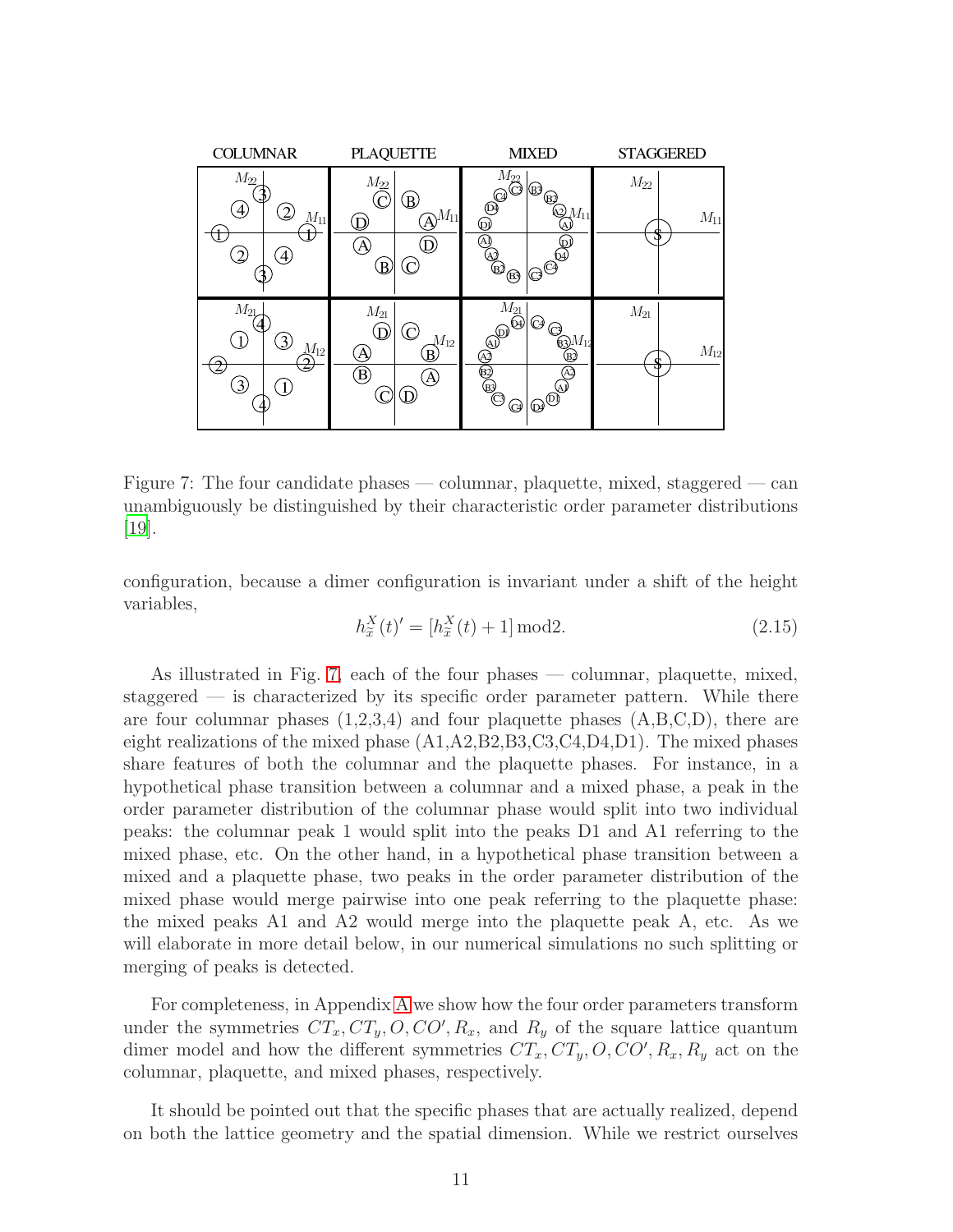to the (two-dimensional) square lattice, more complicated phases are indeed possible on other lattices. On non-bipartite lattices, in two or higher spatial dimensions, a  $Z_2$  resonance valence bond liquid phase is formed [\[25](#page-33-8)[–27\]](#page-33-9). This is a phase with  $Z_2$ topological order, characterized by four-fold degenerate gapped ground states in the case of two-dimensional lattices with periodic boundary conditions. In particular, it has nontrivial excitations and represents a liquid phase because all dimer correlations decay exponentially. Another example is the  $U(1)$  resonating valence bond liquid phase that is possible on bipartite lattices and in spatial dimensions three or higher [\[28](#page-33-10)[–30\]](#page-33-11). Even more complex phases include e.g. the  $\sqrt{12} \times \sqrt{12}$  phase, which appears to be realized on the triangular lattice [\[27](#page-33-9), [31](#page-33-12)].

### 2.5 Mean Field Theory

Using mean field theory, in this subsection we address the question which phases in the square lattice quantum dimer model may be realized in the vicinity of the RK point. Following the Ginsburg-Landau-Wilson paradigm, we formulate an effective action for the system in terms of the order parameters  $M_{11}, M_{12}, M_{21}$ , and  $M_{22}$ , defined in Eq. [\(2.13\)](#page-9-0). The most general expression up to quartic order that respects all the symmetries of the underlying quantum dimer model, is given by

<span id="page-11-0"></span>
$$
V = \mu_1 O_1 + \mu_2 O_2 + \nu_0 O_1 O_2 + \sum_{i=1}^5 \nu_i |O_i|^2,
$$
  
\n
$$
O_1 = M_{11}^2 + M_{22}^2 + M_{12}^2 + M_{21}^2,
$$
  
\n
$$
O_2 = M_{11} M_{12} - M_{11} M_{21} + M_{22} M_{12} + M_{22} M_{21},
$$
  
\n
$$
O_3 = M_{11}^2 + M_{22}^2 - M_{12}^2 - M_{21}^2,
$$
  
\n
$$
O_4 = M_{11} M_{12} + M_{11} M_{21} - M_{22} M_{12} + M_{22} M_{21},
$$
  
\n
$$
O_5 = M_{11} M_{22} + i M_{12} M_{21}.
$$
\n(2.16)

We have two quadratic and six quartic operators, i.e., a total of eight parameters  $\mu_1, \mu_2, \nu_0, \ldots, \nu_5$ . Each of the terms in the effective potential is invariant under the discrete symmetries, i.e., under  $O, CO', R_x, R_y, CT_x$  and  $CT_y$ .

We perform a systematic analysis of the minima of the potential  $V$  in the infinitesimal neighborhood of the staggered phase which begins at the RK point, and is characterized by  $M_{11} = M_{12} = M_{21} = M_{22} = 0$ . Since the staggered phase corresponds to a stable minimum, we first diagonalize the mass squared matrix M

$$
\mu_1 O_1 + \mu_2 O_2 = (M_{11}, M_{12}, M_{21}, M_{22}) \mathbf{M} (M_{11}, M_{12}, M_{21}, M_{22})^T
$$
(2.17)

near this point. All eigenvalues turn out to be positive if the two conditions

$$
\mu_1 + \frac{\mu_2}{\sqrt{2}} > 0, \quad \mu_1 - \frac{\mu_2}{\sqrt{2}} > 0,
$$
\n(2.18)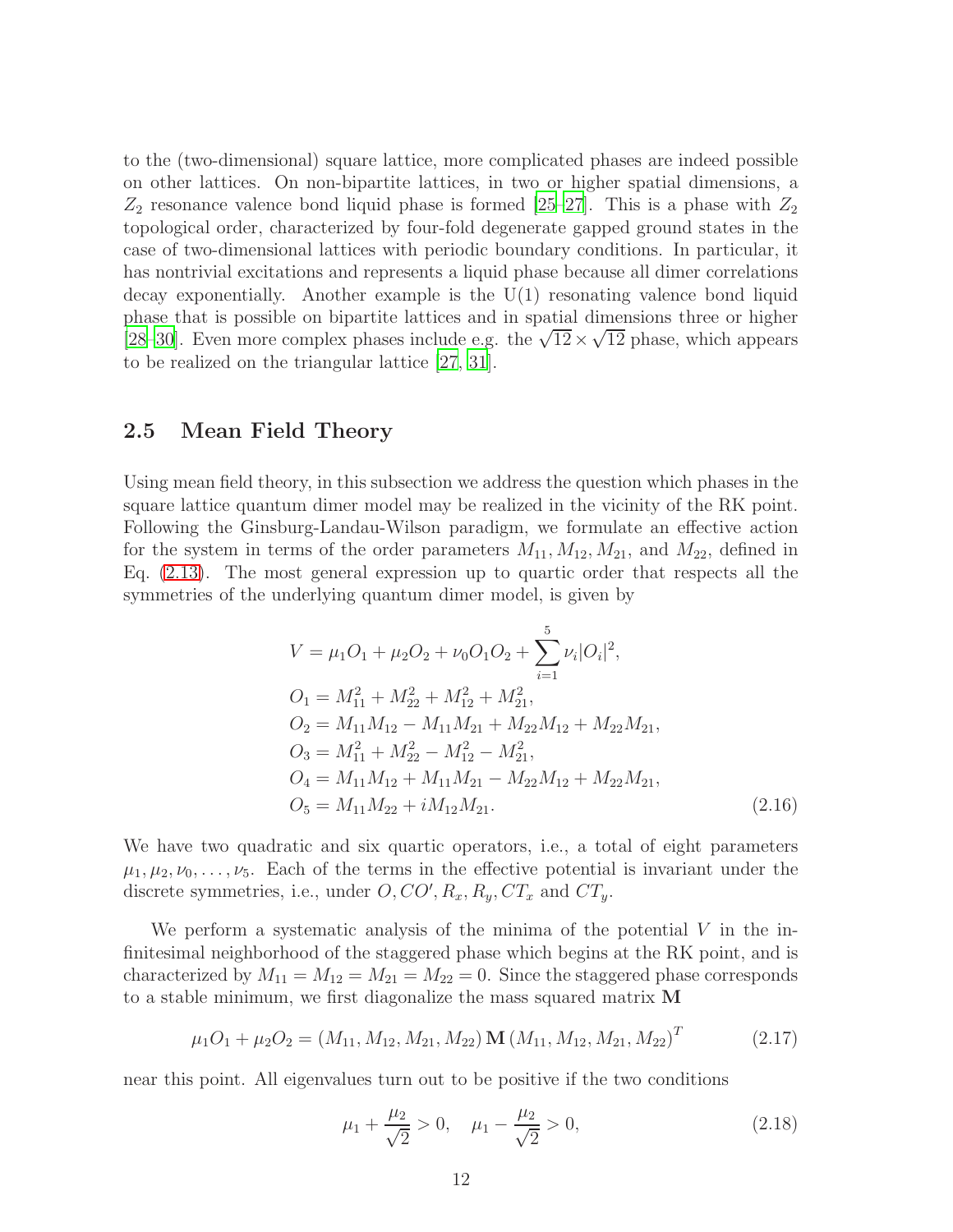are satisfied. Assuming  $\mu_1, \mu_2 > 0$ , we obtain two zero eigenvalues if  $\mu_2 = \sqrt{2}\mu_1$ . The corresponding eigenvectors  $v_1$  and  $v_2$  define the xy-plane of vectors v parametrized by

$$
\begin{pmatrix}\n\frac{x}{\sqrt{2}} \\
\frac{1}{2}(y-x) \\
\frac{1}{2}(y+x) \\
-\frac{y}{\sqrt{2}}\n\end{pmatrix}.
$$
\n(2.19)

This plane corresponds to the flat directions in which the staggered phase is about to become unstable. Let us therefore evaluate the quartic potential along these flat directions. The calculation shows that the potential can be reduced to the simple form

$$
V(x,y) = (\mu_1 - \frac{\mu_2}{\sqrt{2}})(x^2 + y^2) + \left(-\frac{\nu_0}{\sqrt{2}} + \nu_1 + \frac{\nu_2}{2} + \frac{\nu_5}{16}\right)(x^2 + y^2)^2
$$
  
=  $\mu(x^2 + y^2) + \nu(x^2 + y^2)^2.$  (2.20)

The minima of the potential V form a circle of radius  $r = \sqrt{x^2 + y^2}$  with  $r^2 = -\mu/2\nu$ . Parametrizing the vacuum circle by an angle  $\phi$  as  $x = r \cos \phi, y = r \sin \phi$ , we get

<span id="page-12-0"></span>
$$
\begin{pmatrix}\n\frac{r}{\sqrt{2}}\cos\phi \\
\frac{r}{2}(\sin\phi - \cos\phi) \\
\frac{r}{2}(\sin\phi + \cos\phi) \\
-\frac{r}{\sqrt{2}}\sin\phi\n\end{pmatrix}.
$$
\n(2.21)

We now derive general conditions for the minima of the full potential  $V$  displayed in Eq. [\(2.16\)](#page-11-0). After a lenghty, but otherwise trivial calculation, for the columnar phase, characterized by  $M_{22} = 0$  and  $M_{21} = -M_{12}$ , the potential at a columnar minimum amounts to

$$
V(M_{11}, M_{12}, -M_{12}, 0) = \frac{\mu_1}{2}(M_{11}^2 + 2M_{12}^2) + \mu_2 M_{11} M_{12}.
$$
 (2.22)

An analogous calculation for the plaquette phase, characterized by  $M_{12} = M_{11}$  and  $M_{21} = -M_{22}$ , shows that the potential at a plaquette minimum corresponds to

$$
V(M_{11}, M_{11}, -M_{22}, M_{22}) = \mu_1(M_{11}^2 + M_{22}^2) + \frac{\mu_2}{2}(M_{11}^2 - M_{22}^2 + 2M_{11}M_{22}).
$$
 (2.23)

However, it turns out that these two points, along with the six additional points that correspond to the other columnar and plaquette phases, all have the same energy on the circle of minima, Eq.  $(2.21)$ . Hence, in order to decide which phase — columnar or plaquette — is in fact favored, we have to perturb around these minima.

A stability analysis shows that there are indeed unstable directions, associated with negative eigenvalues of the mass squared matrix of the second derivatives. In fact, both the columnar and the plaquette phase can be associated with negative eigenvalues and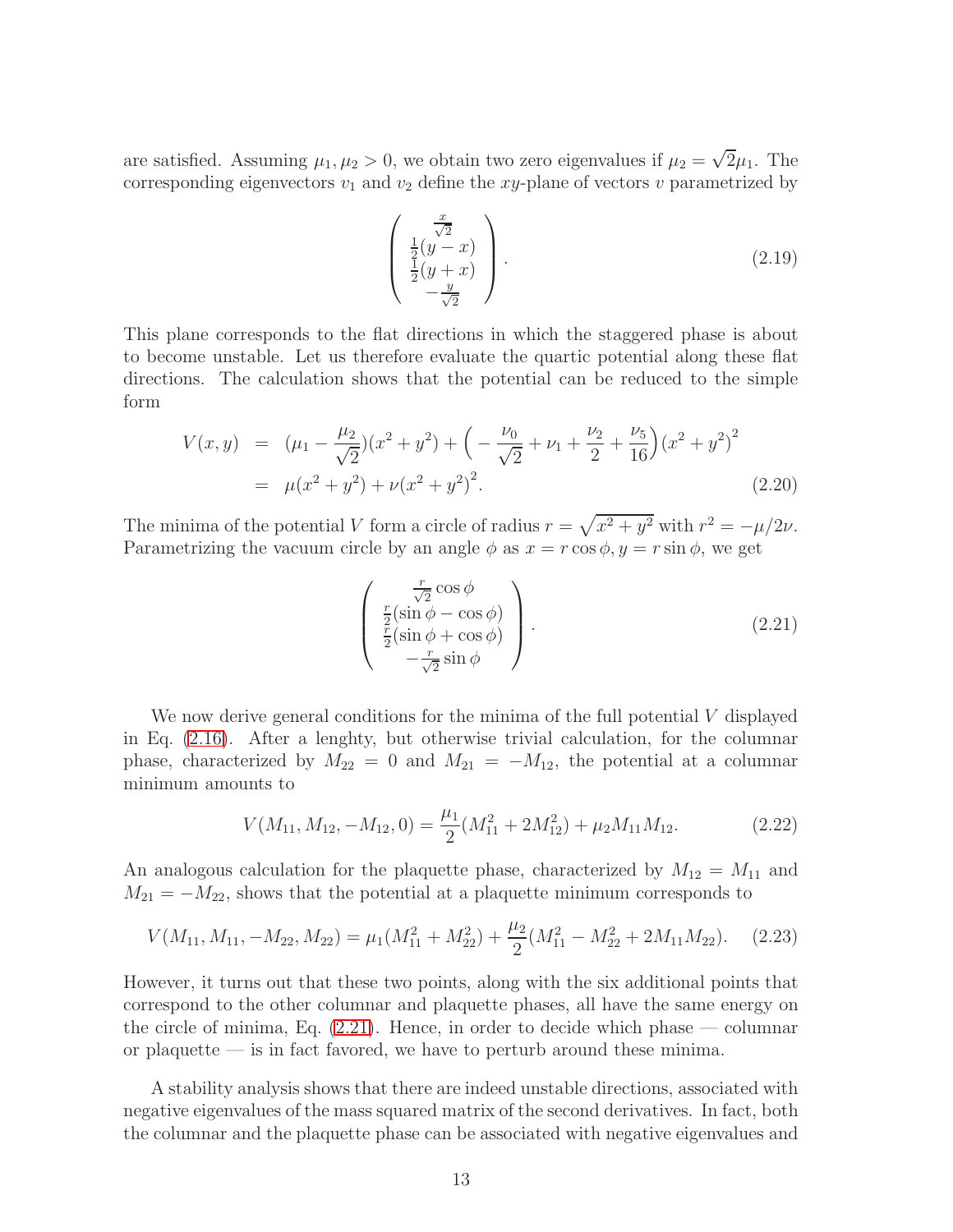the energy of both phases can be lowered by proceeding into the unstable directions. However, the relative energies of the phases reached in this way are very sensitive to the parameters  $\nu_i$  that are unknown. The mean-field analysis hence does not lead to a conclusive answer of which phase — columnar or plaquette — is preferred near the RK point. Symmetries alone do not favor one of these two candidate phases over the other. We are thus dealing with a truly dynamical question which has to be explored with more elaborate methods such as Monte Carlo simulations (see below).

## <span id="page-13-0"></span>3 Low-Energy Spectrum in Finite Volume

In this section, we consider the lowest states in the finite-volume energy spectrum associated with the columnar, plaquette, and mixed phases, respectively. This will be useful for identifying the phase structure based on numerical results obtained by exact diagonalization studies.

#### 3.1 Low-Energy Spectrum in the Columnar Phase

Let us first consider the finite-volume energy spectrum in the columnar phase. The four columnar phases give rise to four almost degenerate eigenstates, which can be chosen as simultaneous eigenstates of the 90 degrees rotation  $O$  with eigenvalues  $+1, -i, +i, -1$  as

$$
| + 1 \rangle = \frac{1}{2}(|1\rangle + |2\rangle + |3\rangle + |4\rangle), |-i\rangle = \frac{1}{2}(|1\rangle + i|2\rangle - |3\rangle - i|4\rangle), |-i\rangle = \frac{1}{2}(|1\rangle - i|2\rangle - |3\rangle + i|4\rangle), |-1\rangle = \frac{1}{2}(|1\rangle - |2\rangle + |3\rangle - |4\rangle),
$$
 (3.1)

with

$$
O| + 1\rangle = | + 1\rangle, \quad O | - i\rangle = -i | - i\rangle, \nO | + i\rangle = i | + i\rangle, \quad O | - 1\rangle = -| - 1\rangle.
$$
\n(3.2)

Under the other discrete symmetries, these states transform as

$$
CO'| + 1\rangle = | + 1\rangle, \quad CO'|-i\rangle = -i| + i\rangle,
$$
  
\n
$$
CO'| + i\rangle = i| - i\rangle, \quad CO'|-1\rangle = -|-1\rangle,
$$
  
\n
$$
CT_x| + 1\rangle = | + 1\rangle, \quad CT_x| - i\rangle = | + i\rangle,
$$
  
\n
$$
CT_x| + i\rangle = |-i\rangle, \quad CT_x|-1\rangle = |-1\rangle,
$$
  
\n
$$
CT_y| + 1\rangle = | + 1\rangle, \quad CT_y| - i\rangle = -| + i\rangle,
$$
  
\n
$$
CT_y| + i\rangle = -| - i\rangle, \quad CT_y| - 1\rangle = |-1\rangle.
$$
\n(3.3)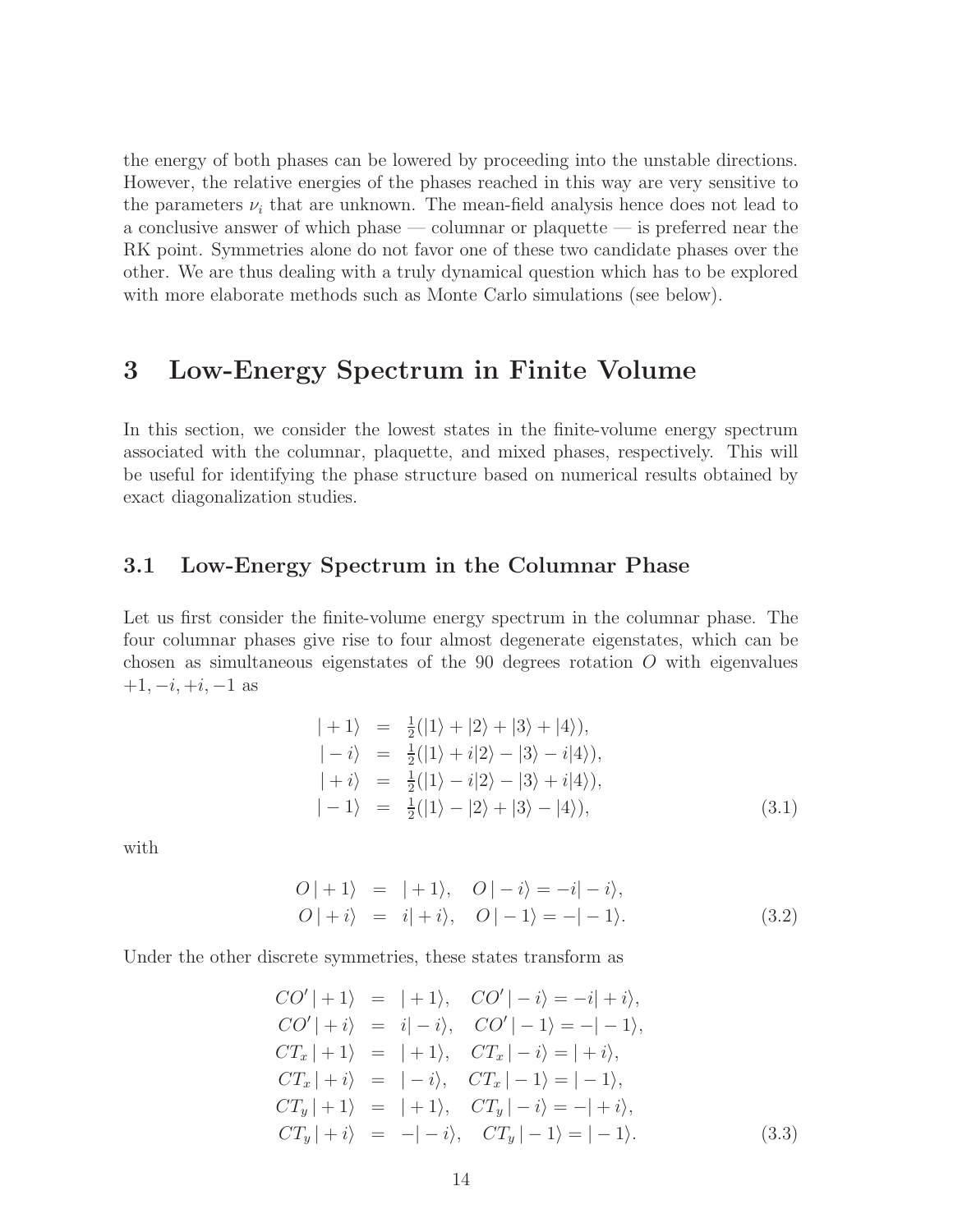Besides  $|\pm 1\rangle$ , we can also construct linear combinations of  $|\pm i\rangle$  which are eigenstates of  $CT_x$  and  $CT_y$  such that

$$
CT_x|+1\rangle = |+1\rangle,
$$
  
\n
$$
CT_x \frac{1}{\sqrt{2}}(|+i\rangle \pm |-i\rangle) = \pm \frac{1}{\sqrt{2}}(|+i\rangle \pm |-i\rangle),
$$
  
\n
$$
CT_x|-1\rangle = |-1\rangle,
$$
  
\n
$$
CT_y|+1\rangle = |+1\rangle,
$$
  
\n
$$
CT_y \frac{1}{\sqrt{2}}(|+i\rangle \pm |-i\rangle) = \mp \frac{1}{\sqrt{2}}(|+i\rangle \pm |-i\rangle),
$$
  
\n
$$
CT_y|-1\rangle = |-1\rangle.
$$
\n(3.4)

This implies that in the columnar phase, in a finite volume there are four almost degenerate ground states with  $(CT_x, CT_y)$  quantum numbers  $(+, +), (+, -), (-, +),$  $(+, +).$ 

These four states are eigenstates of a reduced transfer matrix

<span id="page-14-0"></span>
$$
T = \exp(-\beta H) = \begin{pmatrix} A & B & C & B \\ B & A & B & C \\ C & B & A & B \\ B & C & B & A \end{pmatrix}.
$$
 (3.5)

Here,  $A, B, C$  are transition amplitudes connecting the various phases. The corresponding transfer matrix eigenvalues are

$$
\exp(-\beta E_{+1}) = A + 2B + C,\n\exp(-\beta E_{\pm i}) = A - C,\n\exp(-\beta E_{-1}) = A - 2B + C.
$$
\n(3.6)

Notice only three transition amplitudes appear in Eq. [\(3.5\)](#page-14-0). This is because the transitions from  $|+1\rangle$  to  $|i\rangle$  and  $|+1\rangle$  to  $|-i\rangle$  are of the same type. A pictorial representation for each transition amplitude is depicted in Fig. [8.](#page-15-0) Using a dilute instanton gas approximation, one can derive analytic expressions for the transfer matrix elements  $A, B, C$ . There are instantons that represent tunneling events between the phases 1 or 3 to 2 or 4. These instantons have a Boltzmann weight  $\delta_{\perp} \exp(-\alpha_{\perp} L_x L_y)$ . In addition, there are instantons connecting the phases 1 with 3, as well as 2 with 4. These have a Boltzmann weight  $\delta_{\parallel} \exp(-\alpha_{\parallel}L_xL_y)$ . The factors  $\delta_{\perp}$  and  $\delta_{\parallel}$  describe capillary wave fluctuations of the instantons. Denoting the free energy in a bulk phase by f, an additional Boltzmann factor  $\exp(-\beta f L_x L_y)$  arises as well. The explicit calculation for  $A, B, C$  then yields the following expressions for the exponentially small energy gaps,

$$
E_{\pm i} - E_{+1} = 2\delta_{\perp} \exp(-\alpha_{\perp} L_x L_y) + 2\delta_{\parallel} \exp(-\alpha_{\parallel} L_x L_y),
$$
  
\n
$$
E_{-1} - E_{+1} = 4\delta_{\perp} \exp(-\alpha_{\perp} L_x L_y).
$$
\n(3.7)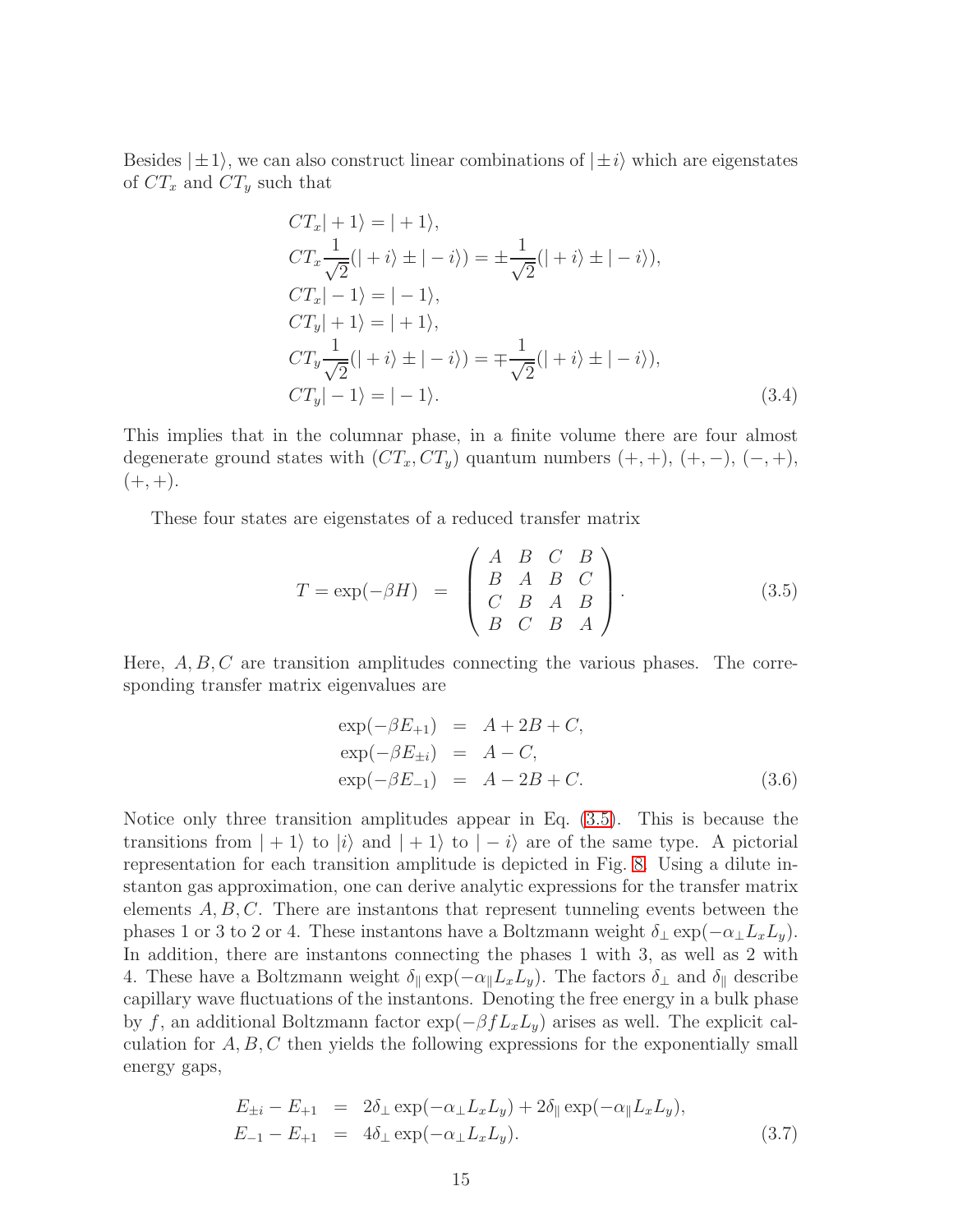

<span id="page-15-0"></span>Figure 8: A pictorial representation of the transition amplitudes appearing in Eq. [\(3.5\)](#page-14-0). The numbers 1, 2, 3, 4 represent the four columnar phases.

In this calculation we have assumed that the interfaces that correspond to a 1-3 (or 2- 4) instanton with an interface tension  $\alpha_{\parallel}$  are not completely wet by the other phases 2, 4 (or 1, 3). This assumption implies  $\alpha_{\parallel} < 2\alpha_{\perp}$ . Antonov's rule [\[35\]](#page-34-0) excludes  $\alpha_{\parallel} > 2\alpha_{\perp}$ , because interfaces with tension  $\alpha_{\parallel}$  would then be unstable against the decay into two interfaces with tension  $\alpha_{\perp}$ . This is the situation of complete wetting. Interfaces with tension  $\alpha_{\parallel}$  then simply do not exist and the corresponding equations turn into

$$
E_{\pm i} - E_{+1} = 2\delta_{\perp} \exp(-\alpha_{\perp} L_x L_y),
$$
  
\n
$$
E_{-1} - E_{+1} = 4\delta_{\perp} \exp(-\alpha_{\perp} L_x L_y) = 2(E_{\pm i} - E_{+1}).
$$
\n(3.8)

Equidistant level spacings are characteristic for complete wetting. At least for  $\lambda \rightarrow$ −∞ one indeed expects complete wetting.

### 3.2 Low-Energy Spectrum in the Plaquette Phase

We now consider the finite-volume energy spectrum in the plaquette phase. Similar to the analysis in the columnar phase, we define the four plaquette eigenstates as

$$
| + 1 \rangle' = \frac{1}{2}(|A\rangle + |B\rangle + |C\rangle + |D\rangle),
$$
  
\n
$$
| - i \rangle' = \frac{1}{2}(|A\rangle + i|B\rangle - |C\rangle - i|D\rangle),
$$
  
\n
$$
| + i \rangle' = \frac{1}{2}(|A\rangle - i|B\rangle - |C\rangle + i|D\rangle),
$$
  
\n
$$
|-1 \rangle' = \frac{1}{2}(|A\rangle - |B\rangle + |C\rangle - |D\rangle).
$$
 (3.9)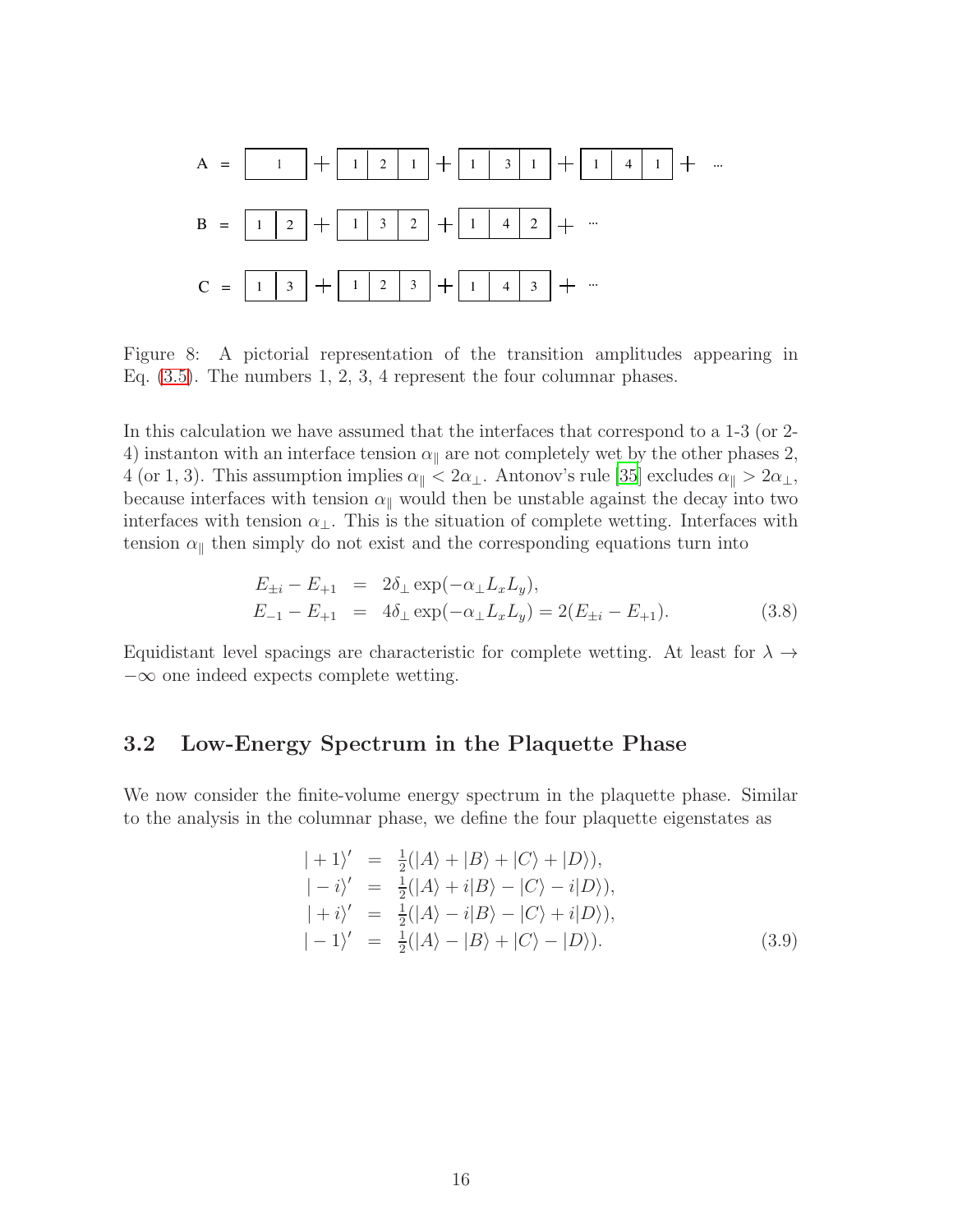Under the discrete symmetries they transform as

$$
O| + 1 \rangle' = | + 1 \rangle', \quad O| - i \rangle' = -i| - i \rangle',
$$
  
\n
$$
O| + i \rangle' = i| + i \rangle', \quad O| - 1 \rangle' = -| - 1 \rangle',
$$
  
\n
$$
CO'| + 1 \rangle' = | + 1 \rangle', \quad CO'| - i \rangle' = -| + i \rangle',
$$
  
\n
$$
CO'| + i \rangle' = -| - i \rangle', \quad CO'| - 1 \rangle' = | - 1 \rangle',
$$
  
\n
$$
CT_x | + 1 \rangle' = | + 1 \rangle', \quad CT_x | - i \rangle' = -i| + i \rangle',
$$
  
\n
$$
CT_x | + i \rangle' = i| - i \rangle', \quad CT_x | - 1 \rangle' = -| - 1 \rangle',
$$
  
\n
$$
CT_y | + 1 \rangle' = | + 1 \rangle', \quad CT_y | - i \rangle' = i| + i \rangle',
$$
  
\n
$$
CT_y | + i \rangle' = -i| - i \rangle', \quad CT_y | - 1 \rangle' = -| - 1 \rangle'.
$$
  
\n(3.10)

Besides  $|\pm 1\rangle'$ , we can also construct linear combinations of  $|\pm i\rangle'$  which are eigenstates of  $CT_x$  and  $CT_y$  such that

$$
CT_x| + 1)' = | + 1 \rangle',
$$
  
\n
$$
CT_x \frac{1}{\sqrt{2}}(| + i \rangle' \pm i | - i \rangle') = \pm \frac{1}{\sqrt{2}}(| + i \rangle' \pm i | - i \rangle'),
$$
  
\n
$$
CT_x| - 1)' = -| - 1 \rangle',
$$
  
\n
$$
CT_y| + 1)' = | + 1 \rangle',
$$
  
\n
$$
CT_y \frac{1}{\sqrt{2}}(| + i \rangle' \pm i | - i \rangle') = \mp \frac{1}{\sqrt{2}}(| + i \rangle' \pm i | - i \rangle'),
$$
  
\n
$$
CT_y| - 1)' = -| - 1 \rangle'.
$$
\n(3.11)

Like in the columnar phase, in the plaquette phase there are four almost degenerate ground states. However, in contrast to the columnar phase, their  $(CT_x, CT_y)$  quantum numbers are  $(+, +), (+, -), (-, +), (-, -)$ . In particular, the quantum numbers of the third excited state are different in the two cases.

The calculation of the energy spectrum in the plaquette phase is the same as in the columnar phase and shall not be repeated here.

## 3.3 Low-Energy Spectrum in the Mixed Phase

Finally we discuss the lowest states in the finite-volume energy spectrum of the mixed phase. Here we have a total of eight states that become degenerate in the infinite volume limit, with exponentially small gaps at finite volume. Let us construct the states as eigenstates of an explicitly broken and thus only approximate  $\mathbb{Z}(8)$  symmetry.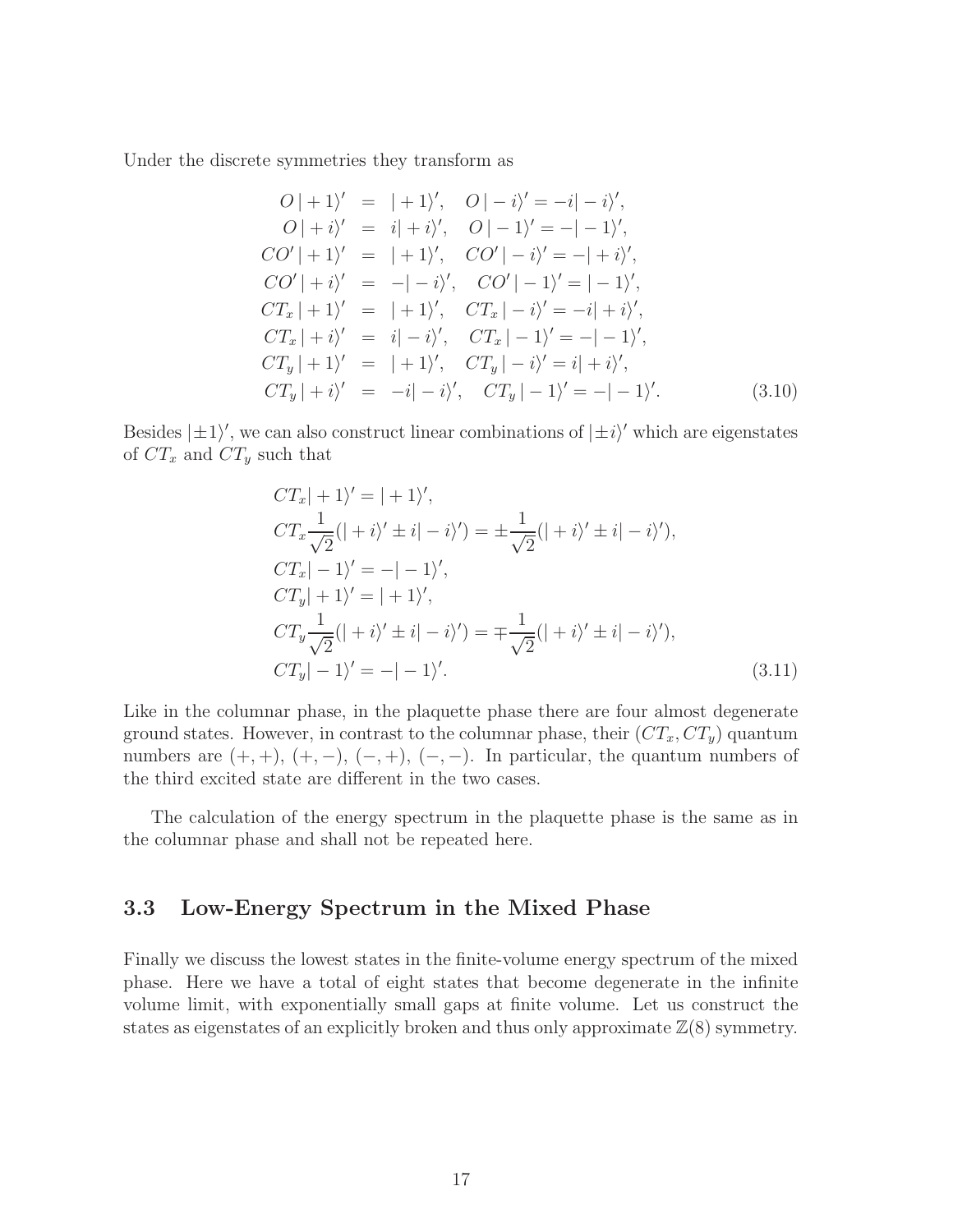Defining  $z = \exp(2\pi i/8)$ , we obtain

$$
| + 1 \rangle'' = \frac{1}{\sqrt{8}} (|A_1\rangle + |A_2\rangle + |B_2\rangle + |B_3\rangle + |C_3\rangle + |C_4\rangle + |D_4\rangle + |D_1\rangle),
$$
  
\n
$$
|z\rangle'' = \frac{1}{\sqrt{8}} (|A_1\rangle + z|A_2\rangle + i|B_2\rangle + z^3|B_3\rangle - |C_3\rangle + z^5|C_4\rangle - i|D_4\rangle + z^7|D_1\rangle),
$$
  
\n
$$
| + i \rangle'' = \frac{1}{\sqrt{8}} (|A_1\rangle + i|A_2\rangle - |B_2\rangle - i|B_3\rangle + |C_3\rangle + i|C_4\rangle - |D_4\rangle - i|D_1\rangle),
$$
  
\n
$$
|z^3\rangle'' = \frac{1}{\sqrt{8}} (|A_1\rangle + z^3|A_2\rangle - i|B_2\rangle + z|B_3\rangle - |C_3\rangle + z^7|C_4\rangle + i|D_4\rangle + z^5|D_1\rangle),
$$
  
\n
$$
|-1\rangle'' = \frac{1}{\sqrt{8}} (|A_1\rangle - |A_2\rangle + |B_2\rangle - |B_3\rangle + |C_3\rangle - |C_4\rangle + |D_4\rangle - |D_1\rangle),
$$
  
\n
$$
|z^5\rangle'' = \frac{1}{\sqrt{8}} (|A_1\rangle + z^5|A_2\rangle + i|B_2\rangle + z^7|B_3\rangle - |C_3\rangle + z|C_4\rangle - i|D_4\rangle + z^3|D_1\rangle),
$$
  
\n
$$
|-i\rangle'' = \frac{1}{\sqrt{8}} (|A_1\rangle - i|A_2\rangle - |B_2\rangle + i|B_3\rangle + |C_3\rangle - i|C_4\rangle - |D_4\rangle + i|D_1\rangle),
$$
  
\n
$$
|z^7\rangle'' = \frac{1}{\sqrt{8}} (|A_1\rangle + z^7|A_2\rangle - i|B_2\rangle + z^5|B_3\rangle - |C_3\rangle + z^3|C_4\rangle + i|D_4\rangle + z|D_1\rangle).
$$
  
\n(3.12)

This gives rise to the following transformation rules,

$$
O| + 1 \rangle'' = | + 1 \rangle'', \quad O|z \rangle'' = -i|z \rangle'',
$$
  
\n
$$
O| + i \rangle'' = -| + i \rangle'', \quad O|z^{3} \rangle'' = i|z^{3} \rangle'',
$$
  
\n
$$
O|-1 \rangle'' = |-1 \rangle'', \quad O|z^{5} \rangle'' = -i|z^{5} \rangle'',
$$
  
\n
$$
O|-i \rangle'' = -|-i \rangle'', \quad O|z^{7} \rangle'' = i|z^{7} \rangle'',
$$
  
\n
$$
CO'| + 1 \rangle'' = | + 1 \rangle'', \quad CO'|z \rangle'' = z^{5} |z^{7} \rangle'',
$$
  
\n
$$
CO'| + i \rangle'' = i| -i \rangle'', \quad CO'|z^{3} \rangle'' = z^{7} |z^{5} \rangle'',
$$
  
\n
$$
CO'| - 1 \rangle'' = -|-1 \rangle'', \quad CO'|z^{5} \rangle'' = z|z^{3} \rangle'',
$$
  
\n
$$
CO'| - i \rangle'' = -i| + i \rangle'', \quad CO'|z^{7} \rangle'' = z^{3} |z \rangle'',
$$
  
\n
$$
CT_{x}| + 1 \rangle'' = | + 1 \rangle'', \quad CT_{x}|z \rangle'' = z^{7} |z^{7} \rangle'',
$$
  
\n
$$
CT_{x}| + i \rangle'' = -i| - i \rangle'', \quad CT_{x}|z^{3} \rangle'' = z^{5} |z^{5} \rangle'',
$$
  
\n
$$
CT_{x}| - 1 \rangle'' = -|-1 \rangle'', \quad CT_{x}|z^{5} \rangle'' = z^{3} |z^{3} \rangle'',
$$
  
\n
$$
CT_{x}| - i \rangle'' = i| + i \rangle'', \quad CT_{x}|z^{7} \rangle'' = z|z \rangle'',
$$
  
\n
$$
CT_{y}| + 1 \rangle'' = | + 1 \rangle'', \quad CT_{y}|z \rangle'' = z^{3} |z^{7} \rangle'',
$$
  
\n
$$
CT_{y}| + i \rangle'' = -i| - i \rangle'', \quad CT_{y}|z^{3} \rangle'' = z|z^{5} \rangle'',
$$
  
\n
$$
CT_{y}| - i \rangle'' = -|-1 \rangle'', \quad CT_{y}|z^{5} \rangle'' = z^{7} |z^{3} \rangle'',
$$
  
\n
$$
CT_{y}| -
$$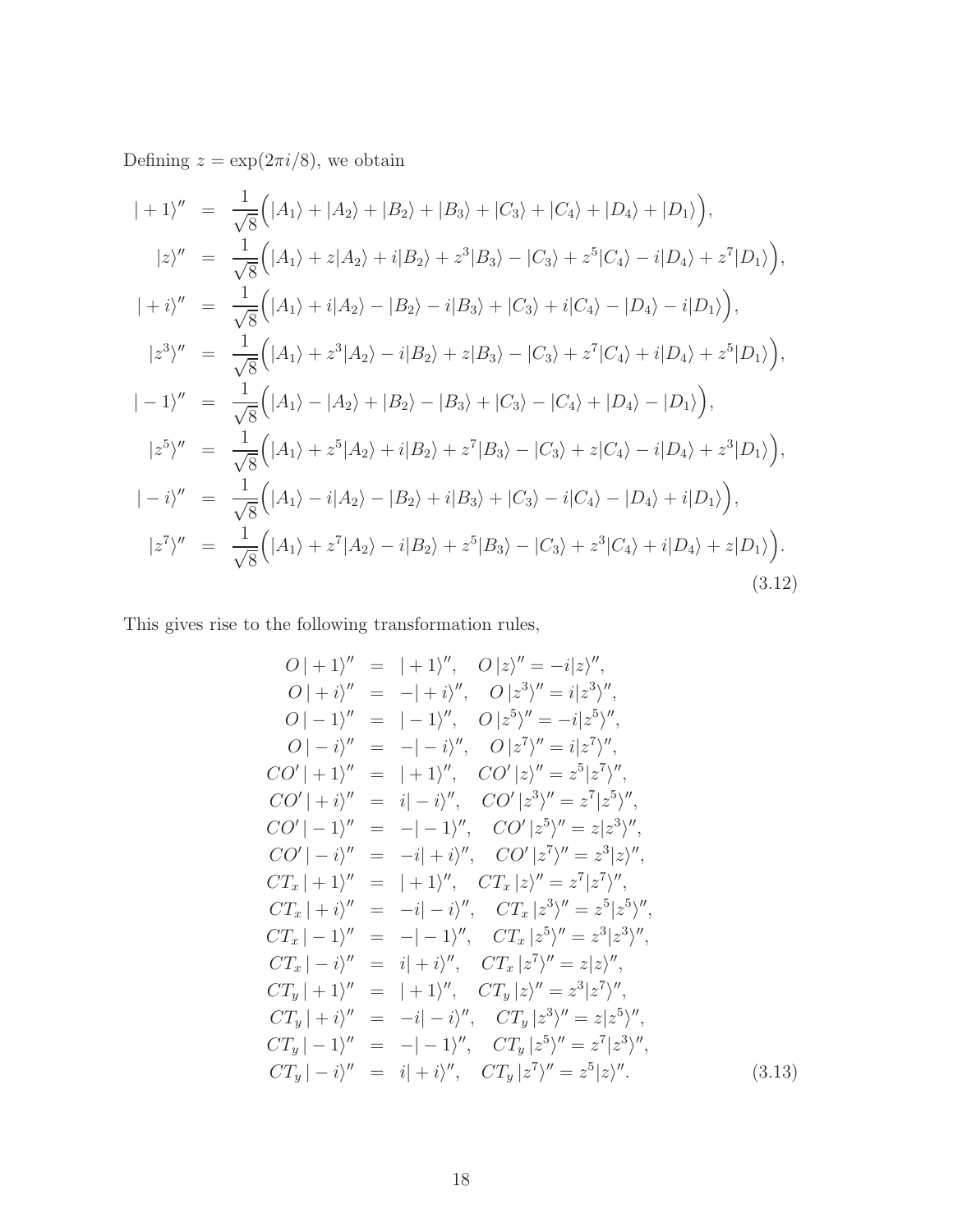By construction, the eight states are eigenstates of the approximate continuous  $U(1)$ symmetry U restricted to  $\mathbb{Z}(8)$ ,

$$
U| + 1 \rangle'' = | + 1 \rangle'', \quad U|z \rangle'' = z|z \rangle'',
$$
  
\n
$$
U| + i \rangle'' = i| + i \rangle'', \quad U|z^3 \rangle'' = z^3|z^3 \rangle'',
$$
  
\n
$$
U| - 1 \rangle'' = -| -1 \rangle'', \quad U|z^5 \rangle'' = z^5|z^5 \rangle'',
$$
  
\n
$$
U| - i \rangle'' = -i| - i \rangle'', \quad U|z^7 \rangle'' = z^7|z^7 \rangle''.
$$
\n(3.14)

The symmetries  $CT_x, CT_y, CO'$  have  $| + 1 \rangle''$  and  $| - 1 \rangle''$  unmixed, and they mix  $| + i \rangle''$  with  $| - i \rangle''$ ,  $| z \rangle''$  with  $| z^7 \rangle'' = | z^* \rangle''$ , and  $| z^3 \rangle''$  with  $| z^5 \rangle'' = | z^{3*} \rangle''$ . The energy spectrum will thus contain two non-degenerate states, as well as three pairs of two-fold degenerate states. We do not explicitly work out the energy spectrum, but point out that in a mixed phase eight finite-volume states become degenerate in the infinite volume limit, while for the columnar or plaquette phase only four states become degenerate.

# <span id="page-18-0"></span>4 Low-Energy Effective Theory

In [\[19](#page-33-3)] we found strong numerical evidence for an emergent soft pseudo-Goldstone mode at and below the RK point. In this chapter we discuss the theoretical concepts underlying our numerical analysis that we present in the next section. These include the effective field description of the pseudo-Goldstone boson mode and the energy spectrum in a finite volume.

### 4.1 Goldstone Boson Fields, Symmetries, Lagrangian

The basic degree of freedom in the effective theory — the soft pseudo-Goldstone mode — is parametrized by the angle  $\varphi = \frac{1}{2}$  $\frac{1}{2}(\varphi_1 + \varphi_2 + \frac{\pi}{4})$  $\frac{\pi}{4}$ ). Note that the angles  $\varphi_1$  and  $\varphi_2$ have been defined in Eq. [\(2.13\)](#page-9-0). Under the various symmetries, the angle  $\varphi$  transforms as

$$
^{CT_x}\varphi = \pi - \varphi, \quad {^{CT_y}\varphi = \frac{\pi}{2} - \varphi},
$$
  
\n
$$
^{O}\varphi = \frac{\pi}{4} + \varphi, \quad {^{CO'}\varphi = -\frac{\pi}{4} - \varphi}. \tag{4.1}
$$

The leading Euclidean effective Lagrangian takes the form

$$
\mathcal{L} = \frac{\rho}{2} \left( \frac{1}{c^2} \partial_t \varphi \partial_t \varphi + \partial_i \varphi \partial_i \varphi \right) + \kappa (\partial_i \partial_i \varphi)^2 + \delta \cos^2(4\varphi), \tag{4.2}
$$

which is identical with the effective Lagrangian of the  $(2 + 1)$ -dimensional  $\mathbb{R}P(1)$ model. Note that the angles  $\varphi$  and  $\varphi + \pi$  are indistinguishable, such that the physical Hilbert space only contains states that are invariant under this shift.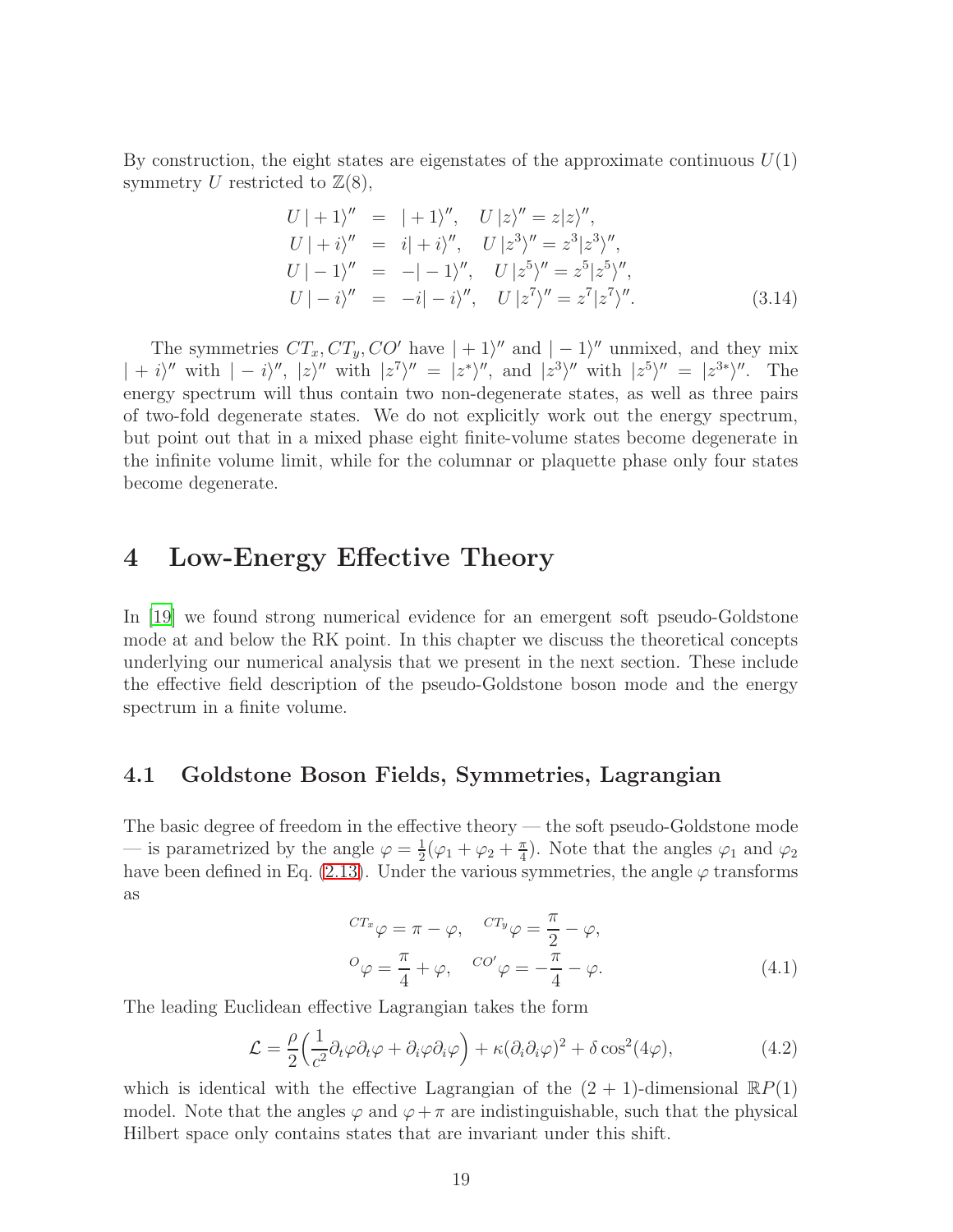While  $\rho$  is the spin stiffness, the quantity c is the limiting velocity of the pseudo-Goldstone boson. The term proportional to the low-energy effective constant  $\delta$  explicitly breaks the emergent  $SO(2)$  symmetry to the discrete subgroup  $\mathbb{Z}(8)$ . Accordingly, we are dealing with a light pseudo-Goldstone mode with mass

$$
Mc = 4\sqrt{2|\delta|/\rho}.\tag{4.3}
$$

At the RK point  $(\lambda = 1)$  all flux configurations cost zero energy in their ground state. This implies that the individual effective couplings  $\delta$  and  $\rho$  (but not the ratio  $\rho/c^2$  are zero. Note that the condition  $\rho = 0$  at the RK point is an analytic result which does not require any fine-tuning. In this case, the quartic kinetic term proportional to  $\kappa$  becomes the dominant contribution. Remarkably,  $\partial_i \partial_i \varphi = 0$  for all configurations of static external charges in their ground state, such that this term indeed does not contribute any ground state energy. This is not tr ue for the term  $\sum_{i=1,2}\partial_i\partial_i\varphi\partial_i\partial_i\varphi$ . Hence, such a term cannot arise at the RK point, but it can arise away from it. Also all terms in the potential energy vanish at the RK point.

### 4.2 Rotor Spectrum

Let us first consider the spectrum of vacuum states in a periodic volume  $L_1 \times L_2$  at  $\delta = 0$ . At zero temperature, to lowest order, we may assume  $\varphi(x,t) = \varphi(t)$ , i.e. the low-energy dynamics reduces to the one of the spatial zero-mode, which represents a single quantum mechanical degree of freedom. The action then reduces to

$$
S[\varphi] = \int dt \left[ \frac{\rho L_1 L_2}{2c^2} \partial_t \varphi \partial_t \varphi + \delta L_1 L_2 \cos^2(4\varphi) \right],
$$
 (4.4)

and the corresponding quantum mechanical Hamilton operator is given by

$$
H_{\text{eff}} = -\frac{c^2}{2\rho L_1 L_2} \partial_{\varphi}^2 + \delta L_1 L_2 \cos^2(4\varphi) \,. \tag{4.5}
$$

At  $\delta = 0$ , this describes a free "particle" on a circle. The corresponding energy eigenstates and eigenvalues are

$$
\psi_m(\varphi) = \frac{1}{\sqrt{2\pi}} \exp(im\varphi), \qquad E_m = \frac{m^2 c^2}{2\rho L_1 L_2}.
$$
\n(4.6)

Since  $\varphi$  and  $\varphi + \pi$  are physically equivalent, m is restricted to even integers.

Let us consider the effects of small  $\delta$  in perturbation theory. The ground state with  $m = 0$  is non-degenerate and has a constant wavefunction,

$$
\psi_0(\varphi) = \frac{1}{\sqrt{2\pi}}.\tag{4.7}
$$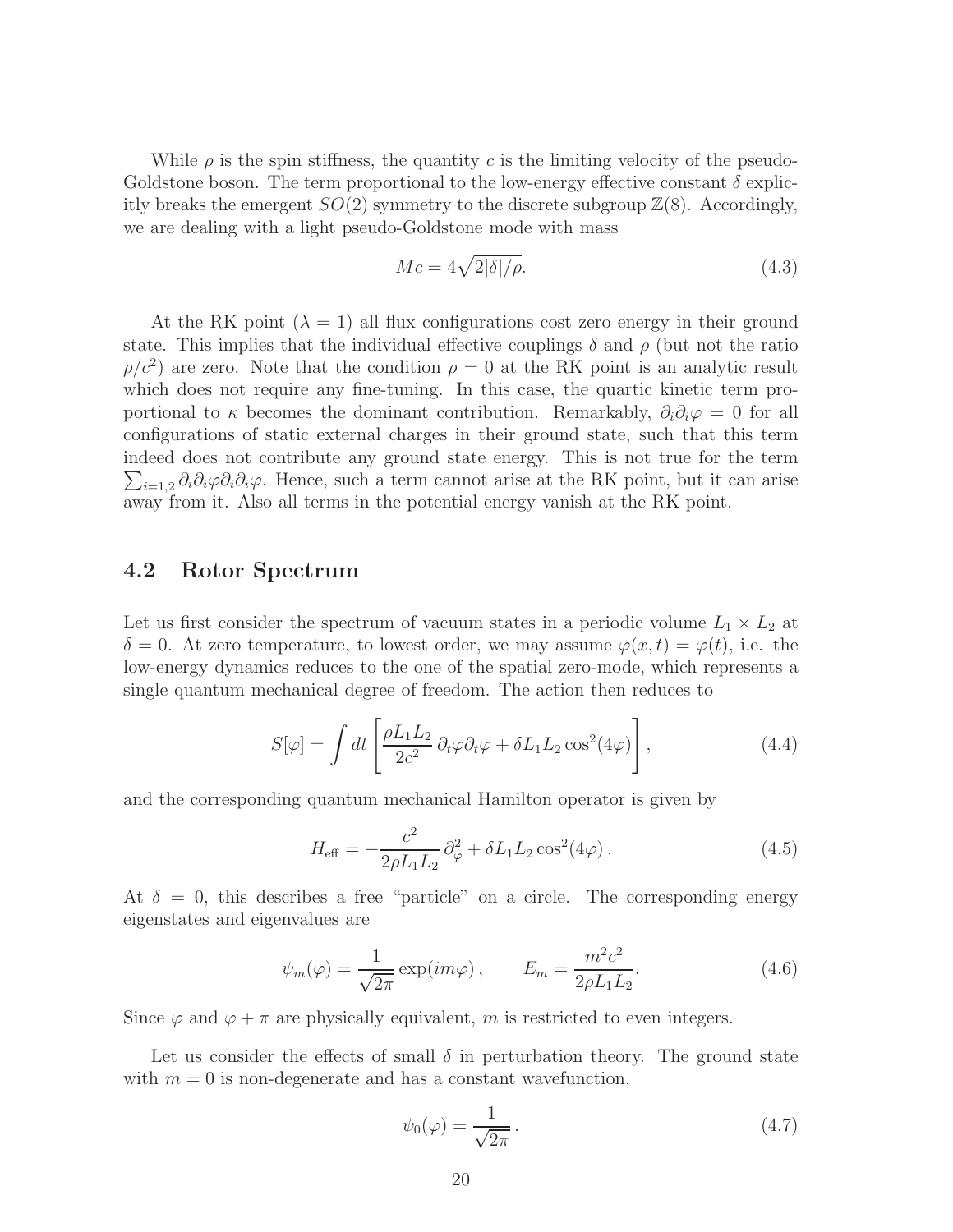Its energy shift is

$$
E_0^{(1)} = \delta L_1 L_2 \langle \psi_0 | \cos^2(4\varphi) | \psi_0 \rangle = \frac{\delta L_1 L_2}{2} \,. \tag{4.8}
$$

The excited states with  $m = \pm 2, \pm 4, \ldots$  are 2-fold degenerate. Their energy shifts result from

$$
V_{m,m} = V_{-m,-m} = \frac{\delta L_1 L_2}{2}, \tag{4.9}
$$

$$
V_{m,-m} = V_{-m,m} = \frac{\delta L_1 L_2}{16\pi} \left[ \frac{\sin(2(m-4)\varphi)}{m-4} + \frac{2\sin(2m\varphi)}{m} + \frac{\sin(2(m+4)\varphi)}{m+4} \right]_0^{2\pi}.
$$

The case  $m = \pm 4$  thus needs to be considered separately. Since

$$
\lim_{m \to \pm 4} V_{m,-m} = \frac{\delta L_1 L_2}{4},\tag{4.10}
$$

the corresponding energy shift takes the form

$$
E_{4\pm}^{(1)} = \frac{\delta L_1 L_2}{2} \pm \frac{\delta L_1 L_2}{4} \,,\tag{4.11}
$$

and the previously degenerate energy levels split,

$$
E_{\pm 4} - E_0 = \frac{8c^2}{\rho L_1 L_2} \pm \frac{\delta L_1 L_2}{4} \,. \tag{4.12}
$$

This formula is only valid in the regime

$$
\delta L_1 L_2 \ll \frac{c^2}{\rho L_1 L_2} \,. \tag{4.13}
$$

For  $m = \pm 2, \pm 6, \pm 8, \ldots$ , there is no such effect and we simply have

$$
E_{\pm m} - E_0 = \frac{m^2 c^2}{2\rho L_1 L_2} \,. \tag{4.14}
$$

We now turn to second order perturbation theory in  $\delta$ . Note that the leading order correction to the higher excited states  $m = \pm 2, \pm 4, \ldots$  only arises at order  $\delta^2$ . To avoid degenerate perturbation theory, we separately consider even and odd wave functions. We begin with the even wave functions

$$
\psi_m^e(\varphi) = \frac{1}{\sqrt{\pi}} \cos(m\varphi) \,, \qquad E_m = \frac{m^2 c^2}{2\rho L_1 L_2} \,, \qquad \psi_0^e(\varphi) = \frac{1}{\sqrt{2\pi}} \,. \tag{4.15}
$$

With the matrix elements,  $m, n > 0$ ,

$$
\langle m|V(\varphi)|n\rangle = \frac{\delta L_1 L_2}{\pi} \int_0^{2\pi} d\varphi \cos(m\varphi) \cos^2(4\varphi) \cos(n\varphi), \qquad (4.16)
$$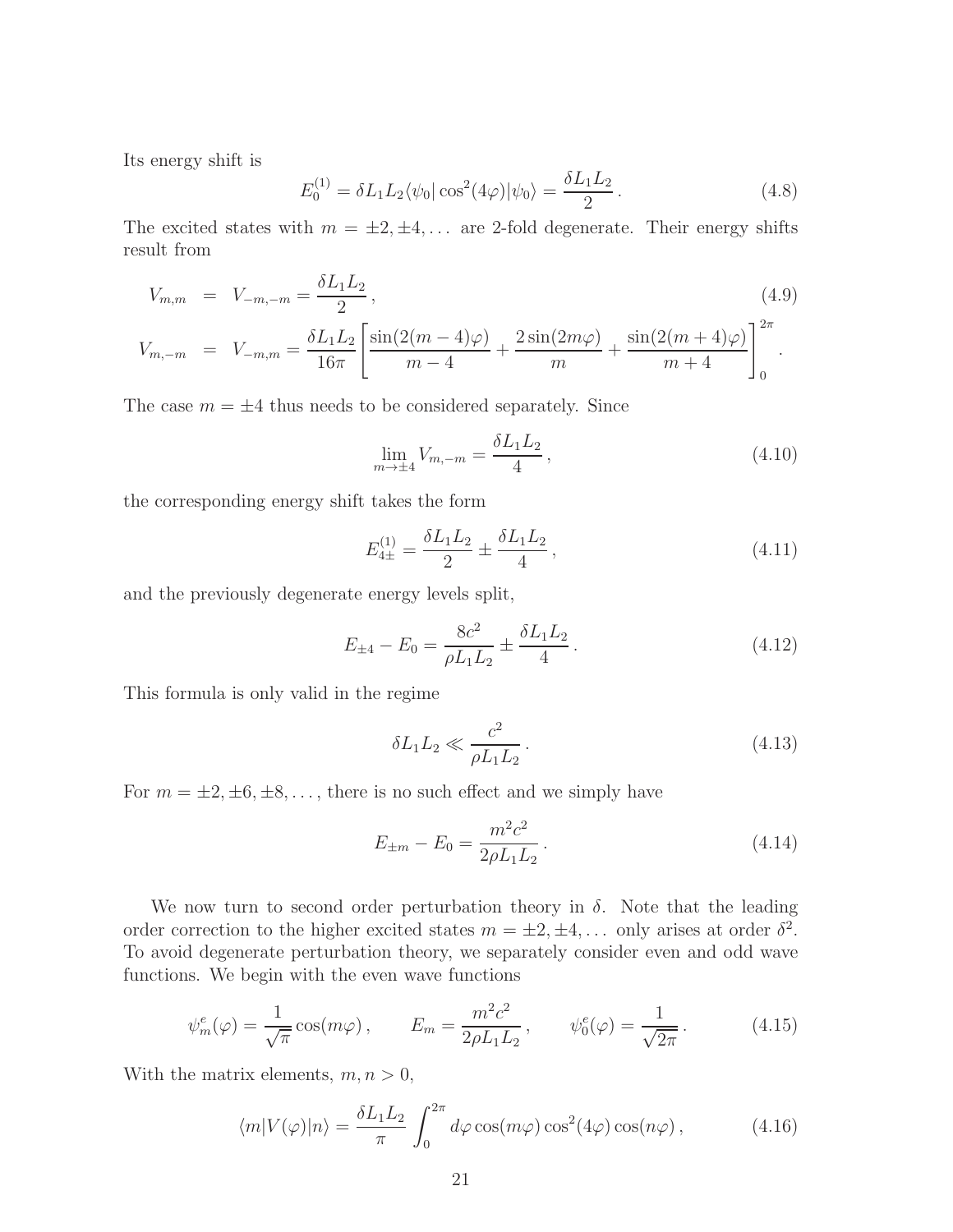we obtain

$$
E_0^{even,(2)} = -\sum_{n\neq 0} \frac{|\langle 0|V(\varphi)|n\rangle|^2}{E_n - E_0} = -\frac{|\langle 0|V(\varphi)|8\rangle|^2}{E_8 - E_0} = -\frac{\delta^2 \rho L_1^3 L_2^3}{256c^2},
$$
  
\n
$$
E_2^{even,(2)} = -\sum_{n\neq 2} \frac{|\langle 2|V(\varphi)|n\rangle|^2}{E_n - E_2} = -\frac{|\langle 2|V(\varphi)|6\rangle|^2}{E_6 - E_2} - \frac{|\langle 2|V(\varphi)|10\rangle|^2}{E_{10} - E_2} = -\frac{\delta^2 \rho L_1^3 L_2^3}{192c^2},
$$
  
\n
$$
E_0^{even,(2)} = \sum_{n\neq 2} |\langle 4|V(\varphi)|n\rangle|^2 = |\langle 4|V(\varphi)|12\rangle|^2 = \delta^2 \rho L_1^3 L_2^3
$$

$$
E_4^{even,(2)} = -\sum_{n \neq 4} \frac{|\langle 4|V(\varphi)|n \rangle|^2}{E_n - E_4} = -\frac{|\langle 4|V(\varphi)|12 \rangle|^2}{E_{12} - E_4} = -\frac{\delta^2 \rho L_1^3 L_2^3}{1024c^2}.
$$
\n(4.17)

Analogously, for the odd wave functions  $(m, n > 0)$ ,

$$
\psi_m^o(\varphi) = \frac{1}{\sqrt{\pi}} \sin(m\varphi), \qquad E_m = \frac{m^2 c^2}{2\rho L_1 L_2}, \qquad (4.18)
$$

and with

$$
\langle m|V(\varphi)|n\rangle = \frac{\delta L_1 L_2}{\pi} \int_0^{2\pi} d\varphi \sin(m\varphi) \cos^2(4\varphi) \sin(n\varphi), \qquad (4.19)
$$

second order perturbation theory leads to

$$
E_2^{odd,(2)} = -\sum_{n\neq 2} \frac{|\langle 2|V(\varphi)|n\rangle|^2}{E_n - E_2} = -\frac{|\langle 2|V(\varphi)|6\rangle|^2}{E_6 - E_2} - \frac{|\langle 2|V(\varphi)|10\rangle|^2}{E_{10} - E_2} = -\frac{\delta^2 \rho L_1^3 L_2^3}{192c^2},
$$

$$
E_4^{odd,(2)} = -\sum_{n \neq 4} \frac{|\langle 4|V(\varphi)|n \rangle|^2}{E_n - E_4} = -\frac{|\langle 4|V(\varphi)|12 \rangle|^2}{E_{12} - E_4} = -\frac{\delta^2 \rho L_1^3 L_2^3}{1024c^2}.
$$
 (4.20)

We now proceed with a nonperturbative treatment of  $\delta$  and consider the nonperturbative Schrödinger equation that takes the form of a Hill equation,

$$
-\frac{1}{2}\delta_{\varphi}^{2}\psi(\varphi) + V_{0}\cos^{2}(4\varphi)\psi(\varphi) = \varepsilon\psi(\varphi),
$$
  
\n
$$
V_{0} = \frac{\delta\rho L_{1}^{2}L_{2}^{2}}{c^{2}}, \qquad \varepsilon = \frac{\rho L_{1}L_{2}}{c^{2}}E.
$$
\n(4.21)

Since  $\varphi$  and  $\varphi + \pi$  are to be identified, we introduce a new angle as  $\varphi' = 4\varphi$ , with  $\varphi'$ having period  $4\pi$ . The above equation is then converted into the following Mathieu equation,

$$
-\delta_{\varphi'}^2 \psi(\varphi') + \frac{V_0}{16} \cos(2\varphi')\psi(\varphi') = \left(\frac{\varepsilon}{8} - \frac{V_0}{16}\right)\psi(\varphi'). \tag{4.22}
$$

The corresponding solutions are even and odd Mathieu functions

$$
\psi_{2m}(\varphi') = \frac{1}{\sqrt{\pi}} c e_m(\varphi'), \quad \psi_{2m+1}(\varphi') = \frac{1}{\sqrt{\pi}} s e_m(\varphi'), \tag{4.23}
$$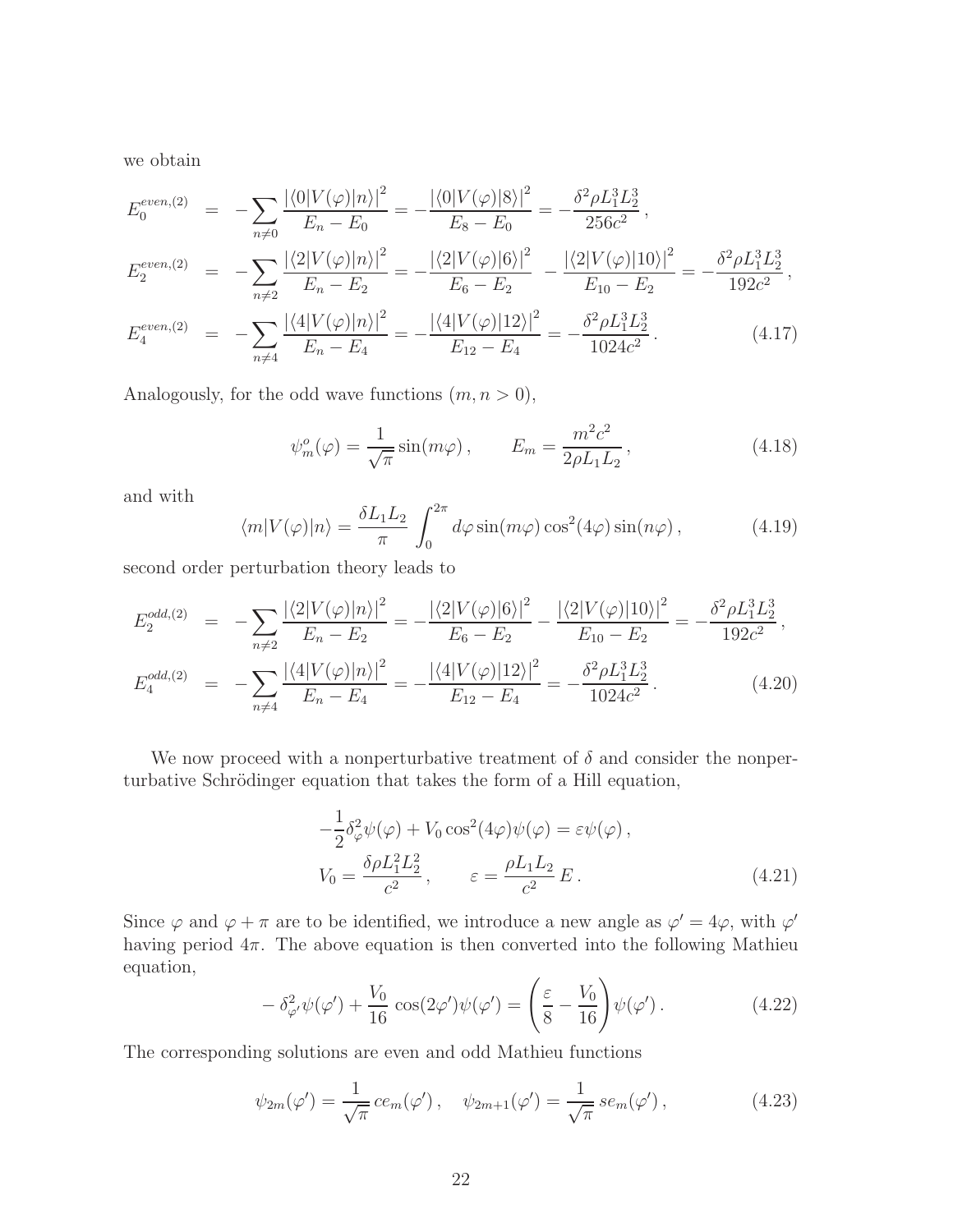with eigenvalue  $\lambda_0$  given to lowest order by

$$
\lambda_0 = \frac{\varepsilon_0}{8} - \frac{V_0}{16} = -\frac{1}{2} \left( \frac{V_0}{32} \right)^2 + \mathcal{O}(V_0^4) \,. \tag{4.24}
$$

Accordingly, the ground state energy reads

$$
E_0 = \frac{\delta L_1 L_2}{2} - \frac{\delta^2 \rho L_1^3 L_2^3}{256c^2} + \mathcal{O}(\delta^4) \,, \tag{4.25}
$$

in agreement with the leading perturbative results. In the nonperturbative regime, for the excited states we obtain

$$
E_m = \frac{c^2}{\rho L_1 L_2} \varepsilon_m = \frac{\delta L_1 L_2}{2} + \frac{8c^2}{\rho L_1 L_2} \lambda_m \left(\frac{\delta \rho L_1^2 L_2^2}{16c^2}\right).
$$
 (4.26)

The energy splittings in the rotor spectrum are thus given by the eigenvalues

$$
\lambda_m = \lambda_m \left( \frac{\delta \rho L_1^2 L_2^2}{16c^2} \right) \tag{4.27}
$$

of the Mathieu equation,

$$
E_m - E_0 = \frac{8c^2}{\rho L_1 L_2} \left[ \lambda_m \left( \frac{\delta \rho L_1^2 L_2^2}{16c^2} \right) - \lambda_0 \left( \frac{\delta \rho L_1^2 L_2^2}{16c^2} \right) \right].
$$
 (4.28)

As a consistency check we also consider the eigenvalue  $\lambda_1$  that corresponds to the odd Mathieu function  $se_1(\varphi'),$ 

$$
\lambda_1 = \frac{\varepsilon_1}{8} - \frac{V_0}{16} = 1 - \frac{V_0}{32} - \frac{1}{8} \left( \frac{V_0}{32} \right)^2 + \frac{1}{64} \left( \frac{V_0}{32} \right)^3 + \mathcal{O}(V_0^4). \tag{4.29}
$$

Accordingly, the energy  $E_1$  is given by

$$
E_1 = \frac{8c^2}{\rho L_1 L_2} + \frac{\delta L_1 L_2}{4} - \frac{\delta^2 \rho L_1^3 L_2^3}{1024c^2} + \frac{\delta^3 \rho^2 L_1^5 L_2^5}{262144c^4} + \mathcal{O}(\delta^4) \,,\tag{4.30}
$$

such that

$$
E_1 - E_0 = \frac{8c^2}{\rho L_1 L_2} - \frac{\delta L_1 L_2}{4} + \frac{3\delta^2 \rho L_1^3 L_2^3}{1024c^2} + \frac{\delta^3 \rho^2 L_1^5 L_2^5}{262144c^4} + \mathcal{O}(\delta^4). \tag{4.31}
$$

This is consistent with the leading order perturbative calculation, when one identifies the state corresponding to  $se_1(\varphi')$  with the state  $m = -4$ . Note that the results of second order perturbation theory in  $\delta$  are also consistent with the expansion of the Mathieu function eigenvalues.

The theoretical results derived in this section will be compared with exact diagonalization and Monte Carlo simulation results in sections [5](#page-23-0) and [6,](#page-26-0) respectively.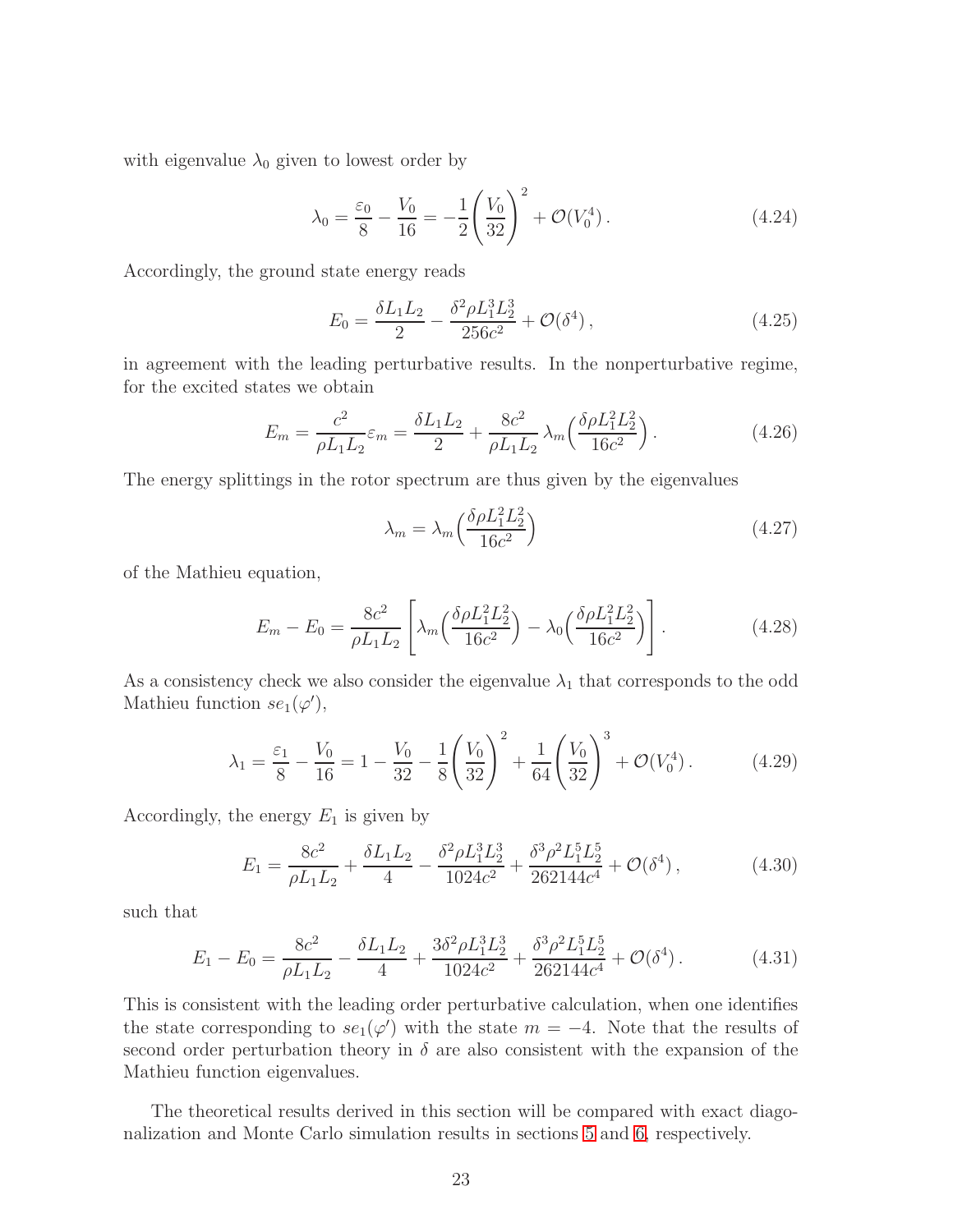## <span id="page-23-0"></span>5 Exact Diagonalization Results

In this section we discuss exact diagonalization results for  $L_1 \times L_2$  lattices with  $L_1, L_2 \in$ {4, 6, 8}, which allow us to determine some low-energy parameters of the effective field theory discussed in the previous section.



<span id="page-23-1"></span>Figure 9: [Color online] Energy spectrum on an  $8^2$  lattice as a function of the RK coupling  $\lambda$  [\[19\]](#page-33-3).

Using exact diagonalization we were able to calculate the low-lying energy spectrum on lattices up to  $8 \times 8$ . Fig. [9](#page-23-1) shows the energy gaps on the largest lattice. For  $\lambda$  < 1, the ground state is non-degenerate and transforms trivially under the symmetry operations, i.e. it has quantum numbers  $(CT_x, CT_y) = (+,+)$ . The first two excited states with energy gap  $E_1 = E_2$  are degenerate and have quantum numbers  $(+,-)$  and  $(-, +)$ , while the next excited state with energy gap  $E_3$  has again quantum numbers  $(+, +)$ . As Fig. [10](#page-24-0) shows for  $\lambda = -1$ , the energy gaps of these three excited states decrease exponentially with the volume  $L_1L_2$ , i.e.  $E_{1,2}, E_3 \sim \exp(-\alpha L_1L_2)$  for  $-0.2 \leq \lambda \leq 0.8$ . The fact that the gap between the finite-volume ground state and the three first excited states is exponentially small indicates that four phases coexist at zero temperature. The  $(CT_x, CT_y)$  quantum numbers  $(+, +), (+, -), (-, +), (+, +)$ indicate that we are in a columnar and not in a plaquette phase.

If the columnar phase were replaced by the plaquette phase for larger values of  $\lambda$ , one would expect a level crossing of the excited  $(+, +)$  state with the lowest  $(-, -)$ state. Interestingly, no such level crossing arises in our exact diagonalization study.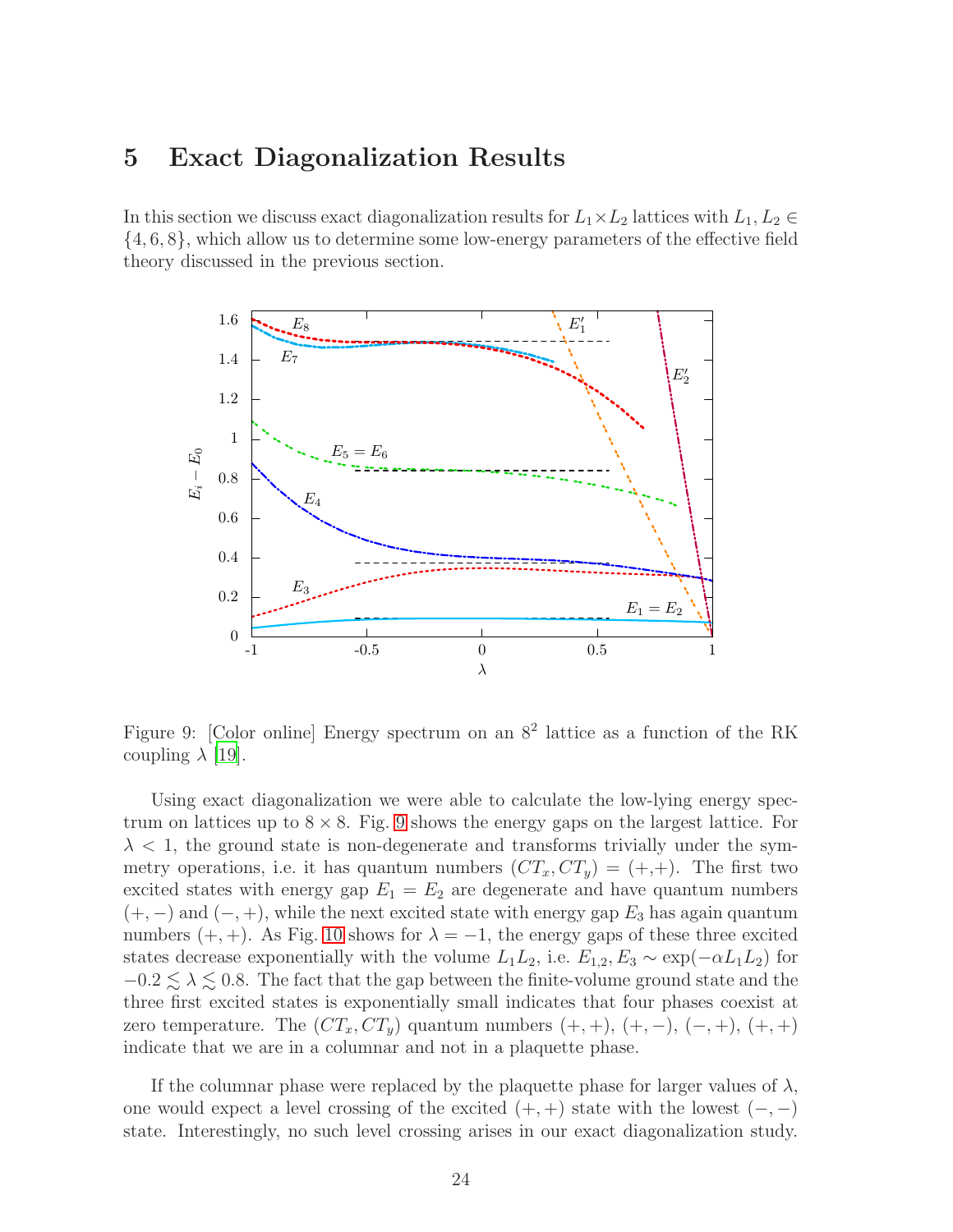

<span id="page-24-0"></span>Figure 10: [Color online] Logarithmic energy gaps as a function of the volume at  $\lambda = -1$ .

Notably, the next excited state with energy gap  $E_4$ , does not decrease exponentially with the volume. It has quantum numbers  $(-,-)$  and almost degenerates with the  $(+, +)$  state with energy  $E_3$  for  $-0.2 \leq \lambda \leq 0.8$ . Furthermore, the next two states with energy  $E_5 = E_6$  are exactly degenerate and again have quantum numbers  $(+,-)$ and  $(-, +)$ . The next states, with energies  $E_7$  and  $E_8$  are once more almost degenerate and transform as  $(+, +)$  and  $(-, -)$ . The energy ratios of these states are given by  $E_{1,2} : E_{3,4} : E_{5,6} : E_{7,8} \approx 1 : 4 : 9 : 16$ , which is indicated by the dashed lines in Fig. [9.](#page-23-1) This hints at an approximate rotor spectrum. Indeed in [\[19](#page-33-3)] we presented numerical evidence for an emergent approximate spontaneously broken  $SO(2)$  symmetry with an associated pseudo-Goldstone boson. Since the Goldstone boson has a small mass, it does not qualify as a dual photon and the theory remains confining before one reaches the RK point. While the exact diagonalization study alone is not sufficient to come to this conclusion, it is fully consistent with it.

Using the analytic results of the effective theory obtained in the previous section, we now estimate some low-energy parameters by comparison with the exact diagonalization results for the rotor spectrum. Fig. [11](#page-25-0) shows the results for the symmetry breaking parameter  $\delta$  (top) and the combination  $\frac{c^2}{a}$  $\frac{e^2}{\rho}$  (bottom). These results have been obtained from a global fit using data from  $6 \times 6$  and  $8 \times 8$  lattices for different values of λ. Note that  $\frac{c^2}{a}$  $\frac{\partial^2}{\partial \rho}$  is positive for all values of  $\lambda$ , while  $\delta \geq 0$  approaches zero near the RK point. Remarkably, the fit works rather well up to values of  $\lambda \approx 0.6$ . Even though the errors are increasing near the RK point, the results are still consistent with positive values of  $\delta$ , thus indicating the absence of a phase transition before the RK point.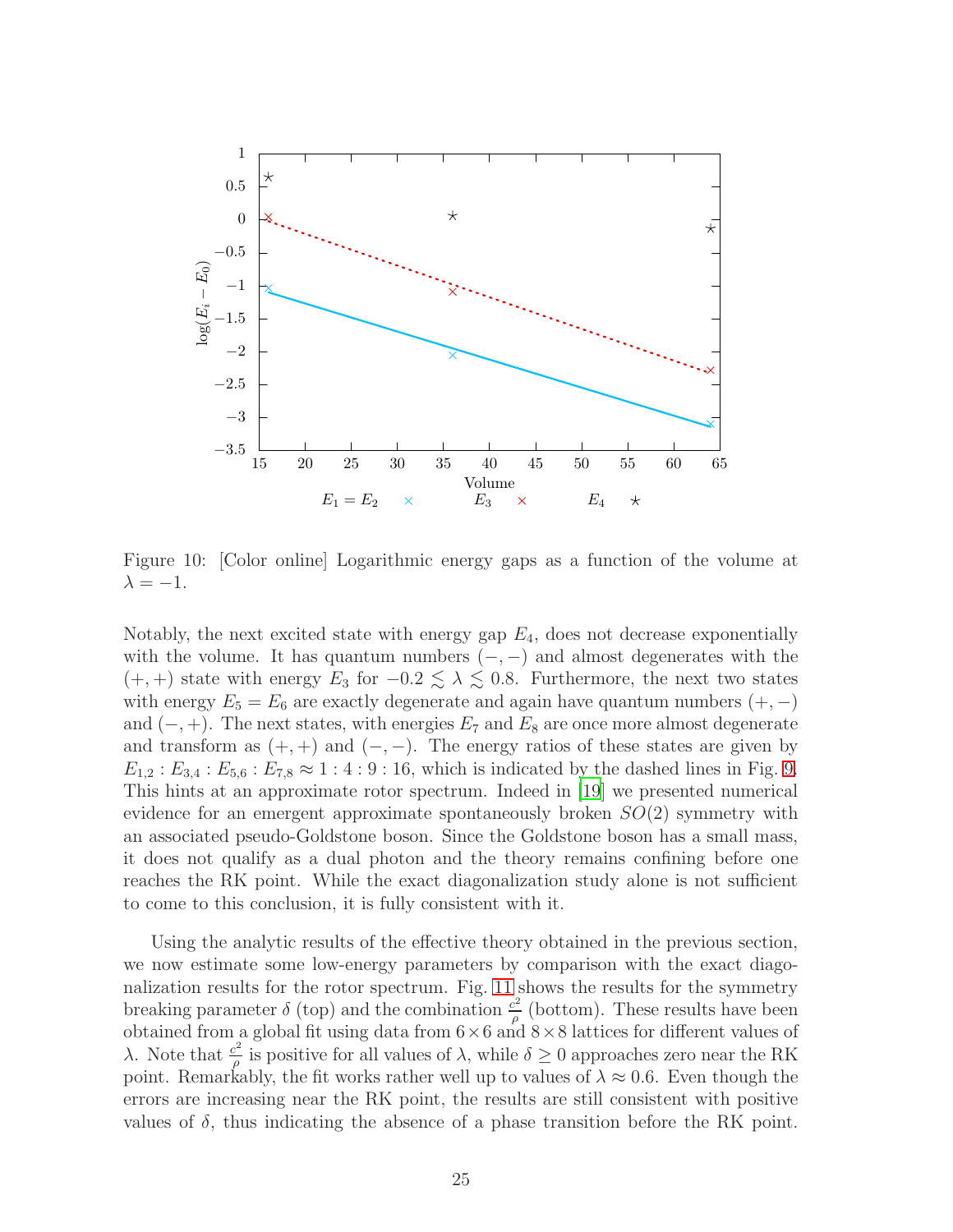

<span id="page-25-0"></span>Figure 11: [Color online] Results for the parameter  $\delta$  (top) and the combination  $c^2$  $\frac{e^2}{\rho}$  (bottom) of the effective theory from a fit to the exact diagonalization data for different  $\lambda$  for the lattice sizes  $6 \times 6$  and  $8 \times 8$ . The error bar that appears in the figures for each value of  $\lambda$  is the uncertainty of the calculated quantity from the fit.

This suggests that the columnar phase extends all the way up to  $\lambda = 1$ . However, the precision reachable with the moderate volumes accessible to exact diagonalization is not sufficient to definitively settle this issue. In [\[19\]](#page-33-3) we have provided numerical evidence based on Monte Carlo data obtained on much larger systems, which implies that  $\delta$  remains positive until one reaches the RK point, thus excluding a transition into the plaquette phase.

One may wonder whether a mixed phase, sharing features of both the columnar and the plaquette phase, would give rise to a similar finite-volume spectrum. As we have pointed out in the previous section, in the mixed phase eight vacuum states, separated by exponentially small energy gaps, are almost degenerate in a finite volume. This is qualitatively different from the rotor spectrum observed in our exact diagonalization studies. First of all, the energy of the rotor states decreases inversely proportional to and not exponentially with the volume. In addition, on the moderate volumes accessible to exact diagonalization, the observed spectrum contains at least nine rotor states, while the mixed phase would be characterized by eight low-energy states separated from the rest of the spectrum by a gap.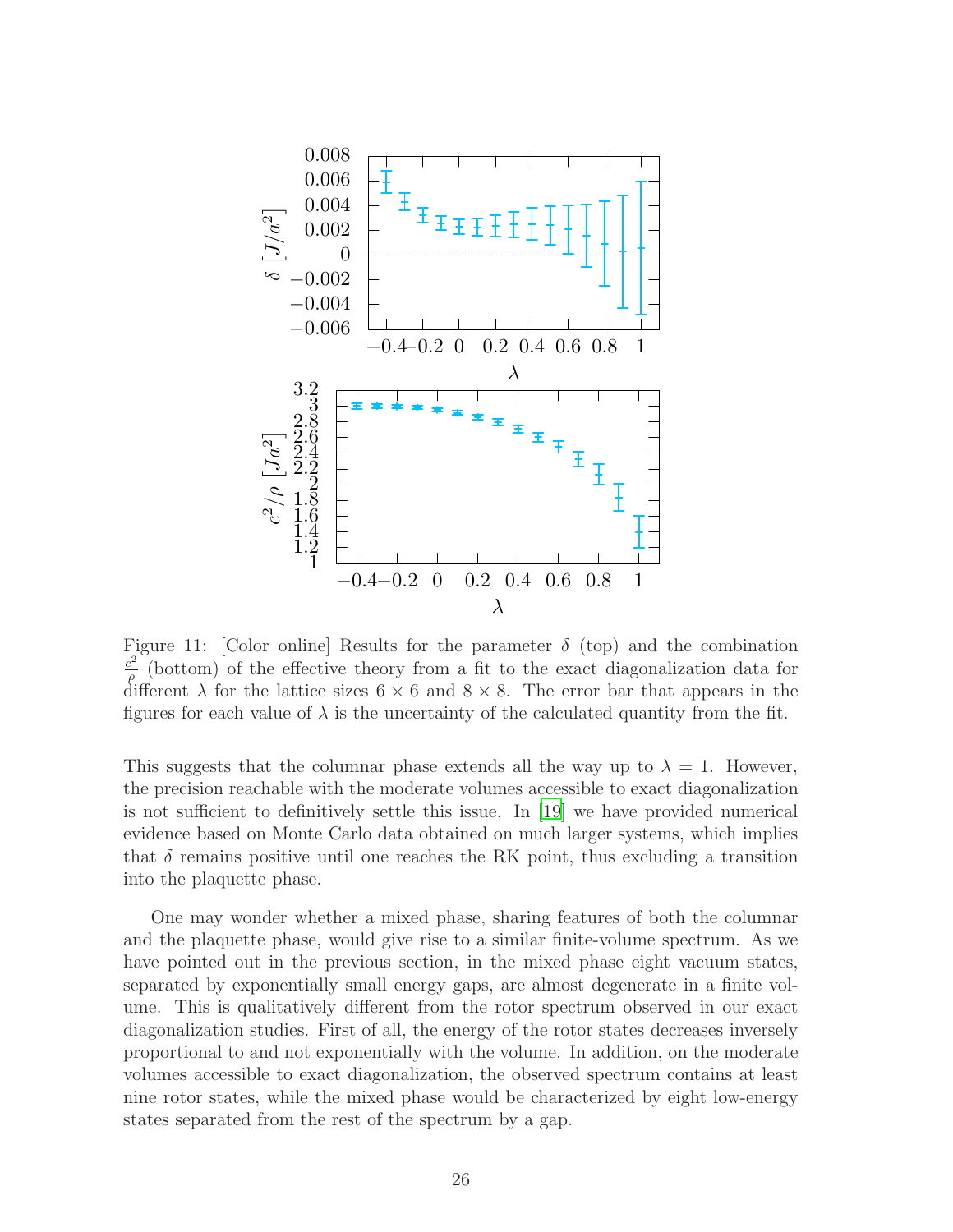Finally, Fig. [9](#page-23-1) shows two sets of states with energies  $E'_1$  and  $E'_2$ . These states have the quantum numbers  $(CT_x, CT_y) = (+,+)$ , and represent strings of non-zero electric flux

$$
\mathcal{E}_i = \frac{1}{L_i} \sum_x E_{x, x + \hat{i}},\tag{5.1}
$$

wrapping around the periodic spatial volume. There are four states with energy  $E'_1$ with electric fluxes  $(\mathcal{E}_1, \mathcal{E}_2) = (\pm 1, 0), (0, \pm 1)$ , while there are two states with energy  $E'_{2}$  with electric fluxes  $(\pm 2, 0), (0, \pm 2)$ . The energy gaps of these states vanish at the RK point  $\lambda = 1$ . This implies that at this point, flux strings cost zero energy thus signaling deconfinement and the spontaneous breakdown of the  $U(1)$  center symmetry.

## <span id="page-26-0"></span>6 Monte Carlo Results

Green's function Monte Carlo simulations have been applied earlier to the square lattice quantum dimer model [\[16](#page-33-0)[–18](#page-33-2)], with lattice sizes  $L^2$  up to  $L = 48$ . In our previous study [\[19](#page-33-3)] we have used a more efficient Monte Carlo algorithm that enabled us to reach volumes up to  $L^2 = 144 \times 144$  and temperatures down to  $T = J/500$ . Our algorithm is based on the height variable representation of the quantum dimer model. More details about the algorithm have been presented in [\[19](#page-33-3)].

Some Monte Carlo data, in particular those which provide convincing numerical evidence that the columnar phase is realized in the square lattice quantum dimer model all the way to the RK point, are already shown in [\[19](#page-33-3)]. Here we present new results and we give a more detailed explanation of the results obtained earlier.

By putting two external static charges  $\pm 2$  (relative to the staggered charge background) into the system, one violates the dimer covering constraint. As depicted in Fig. [12,](#page-27-1) this leads to two defects, associated with three dimers that overlap at the same lattice point. The two static charges, separated by an odd number of lattice spacings, are connected by an electric flux string and are thus confined. In addition, the flux string fractionalizes into eight individual strands — displaying the four plaquette phases — which each carry electric flux  $\frac{1}{4}$ , thus adding up to the total flux 2. The energy density  $-J\langle U_{\Box}+U_{\Box}^{\dagger}\rangle$  for  $\lambda=-5,-2,-1$  is shown in Fig. [13:](#page-28-0) one notices that, as one moves from large negative values of  $\lambda$  towards  $\lambda \approx 0$ , the individual strands emerge around  $\lambda \approx -2$ . Furthermore, inside the different strands plaquette order is present. These regions of plaquette order are interfaces separating the various columnar phases. In fact, Fig. [14](#page-29-0) implies that as one moves from bottom to top, each of the four possible columnar phases is visited once. The same is true for the four degenerate plaquette orders.

In the presence of two external charges  $\pm 2$  separated along the x-axis, both translation and rotation invariance are explicitly broken, while the reflection on the  $x$ -axis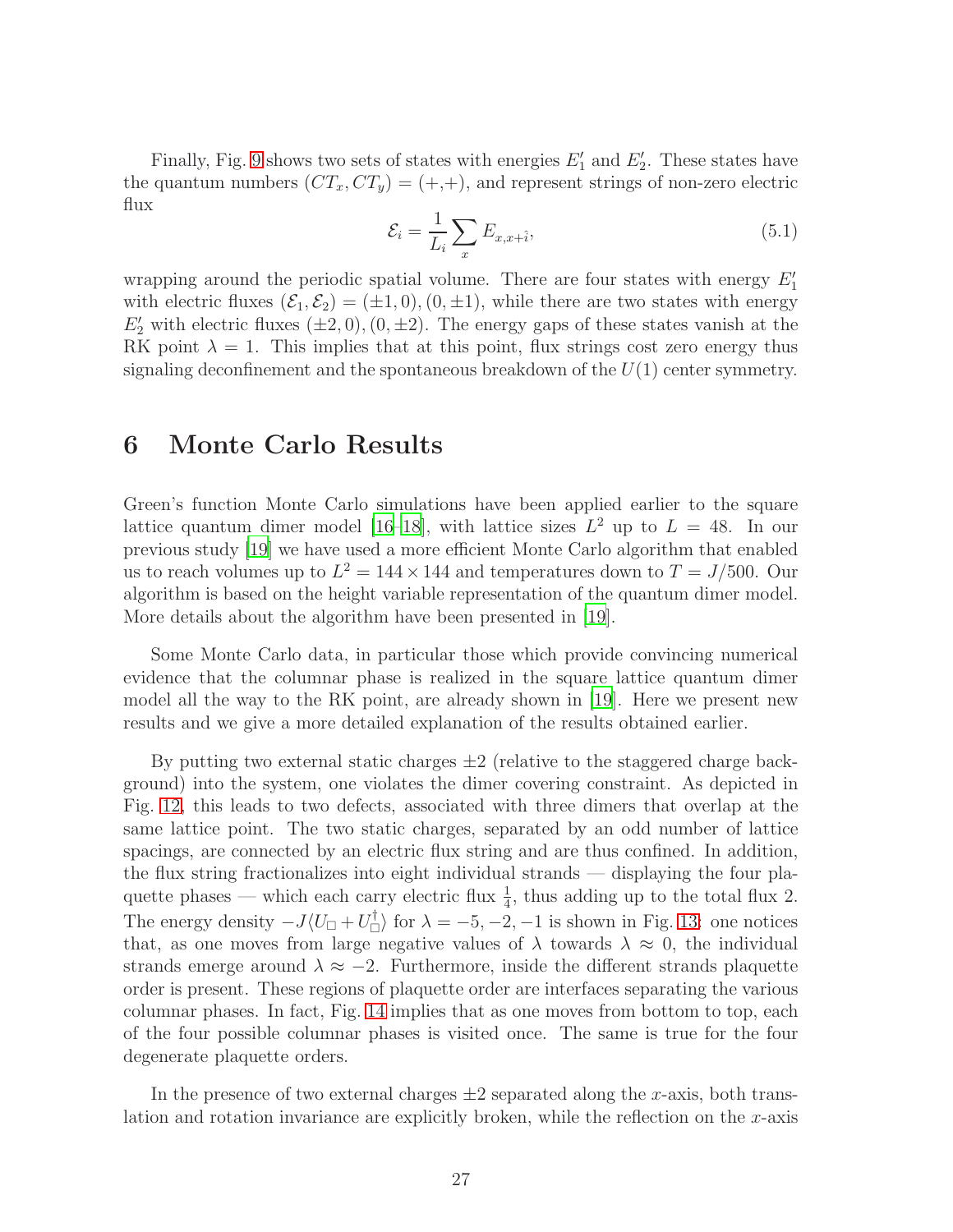

<span id="page-27-1"></span>Figure 12: [Color online] The presence of two external static charges violates the dimer covering constraint [\[19](#page-33-3)].

remains an exact symmetry. As a result, one of the columnar phases, with the columns oriented in the *y*-direction, is energetically favored. Interestingly, Fig. [15](#page-29-1) shows that, for  $\lambda = -0.5$  an asymmetric distribution of the eight strands is observed, thus indicating the spontaneous breakdown of the reflection symmetry. Strictly speaking, in an infinite volume spontaneous breaking of the reflection symmetry only arises when the distance between the charges also approaches infinity. At finite distances, the two asymmetric flux patterns, which are related to one another by reflection, coexist with each other through quantum tunneling. As the charges are separated further and further, still assuming an infinite volume, tunneling is exponentially suppressed. When we consider a finite volume, the asymmetry in the flux distribution disappears when the distance between the charges becomes compatible with the lattice size (Fig. [16\)](#page-30-0). Squeezing the flux distribution into a small volume leads to a restoration of the spontaneously broken reflection symmetry due to finite-size effects. This scenario also arises for other negative values of  $\lambda$ .

# <span id="page-27-0"></span>7 Conclusions

We have investigated the finite-volume energy spectrum of the square lattice quantum dimer model using both exact diagonalization and quantum Monte Carlo. By comparison with analytic predictions we have consolidated our previous evidence that the columnar phase extends all the way to the RK point, without any intervening plaquette or mixed phases. In addition, we have studied a soft pseudo-Goldstone mode that becomes massless at the RK point but still dominates a large region in parameter space away from it. This mode is described by a systematic low-energy effective field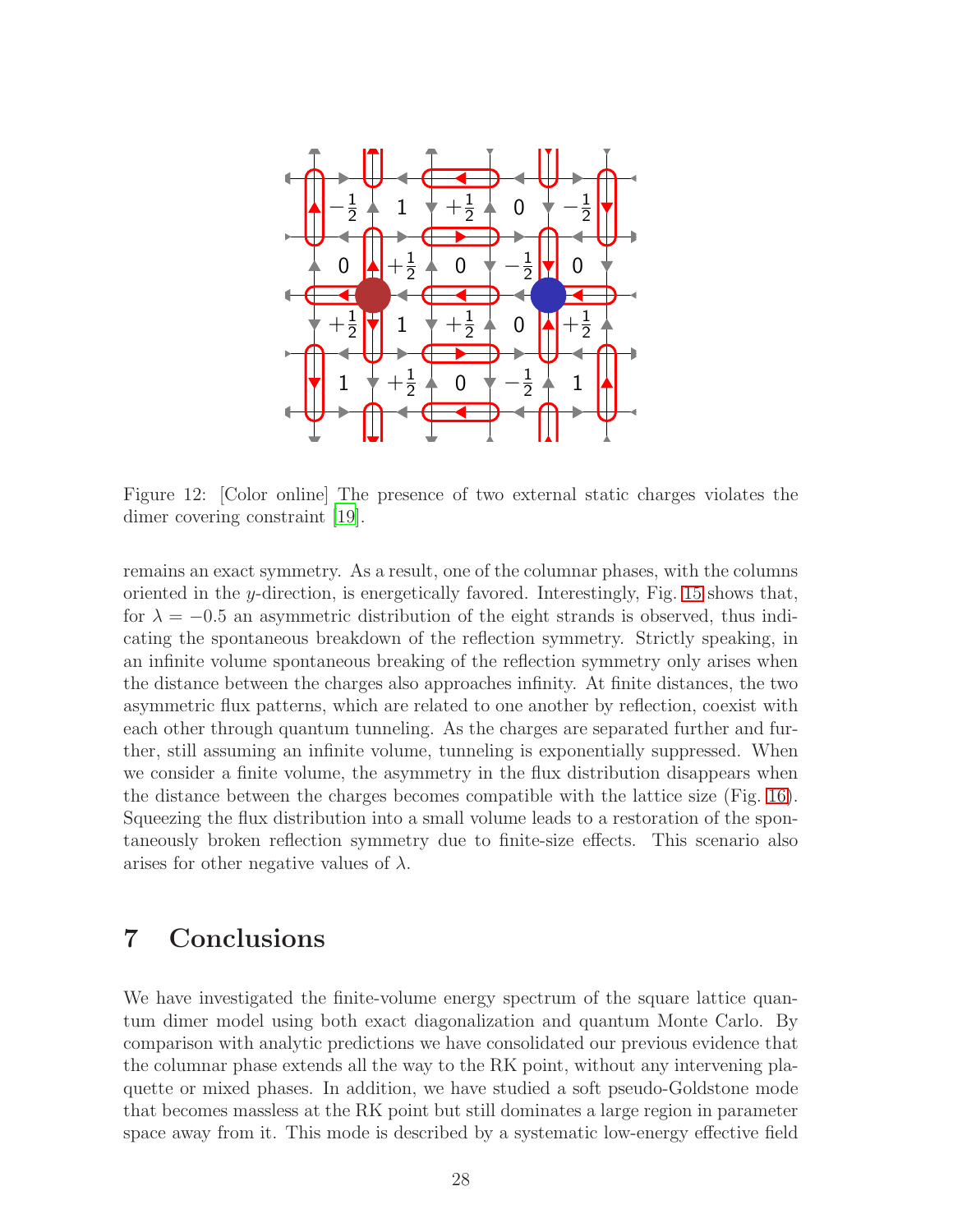

<span id="page-28-0"></span>Figure 13: [Color online] (Top to bottom) Energy density  $-J\langle U_{\Box}+U_{\Box}^{\dagger}\rangle$  on a  $120\times120$ lattice in the presence of two charges  $\pm 2$ , separated by 49 lattice spacings for  $\beta J = 64$ and  $\lambda = -5, -2, -1.$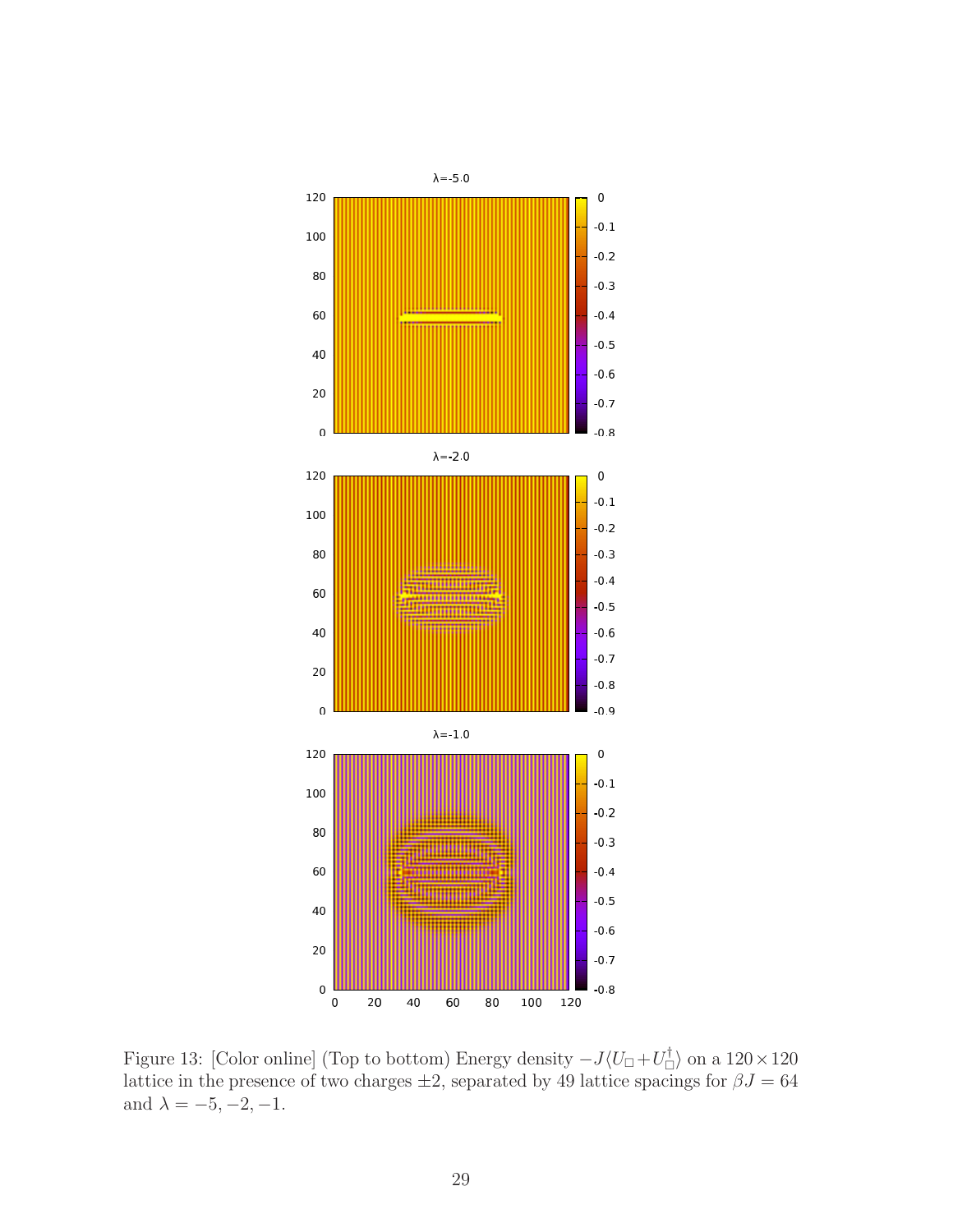

<span id="page-29-0"></span>Figure 14: [Color online] The appearance of plaquette order, which results from the interface between different columnar phases, in the eight strands. The result is obtained on a  $120 \times 120$  lattice with  $\beta J = 64$  and  $\lambda = -0.5$ .



<span id="page-29-1"></span>Figure 15: [Color online] Energy density  $-J\langle U_{\Box} + U_{\Box}^{\dagger} \rangle$  on a 120 × 120 lattice in the presence of two charges  $\pm 2$ , separated by 43 lattice spacings for  $\beta J = 64$  and  $\lambda=-0.5.$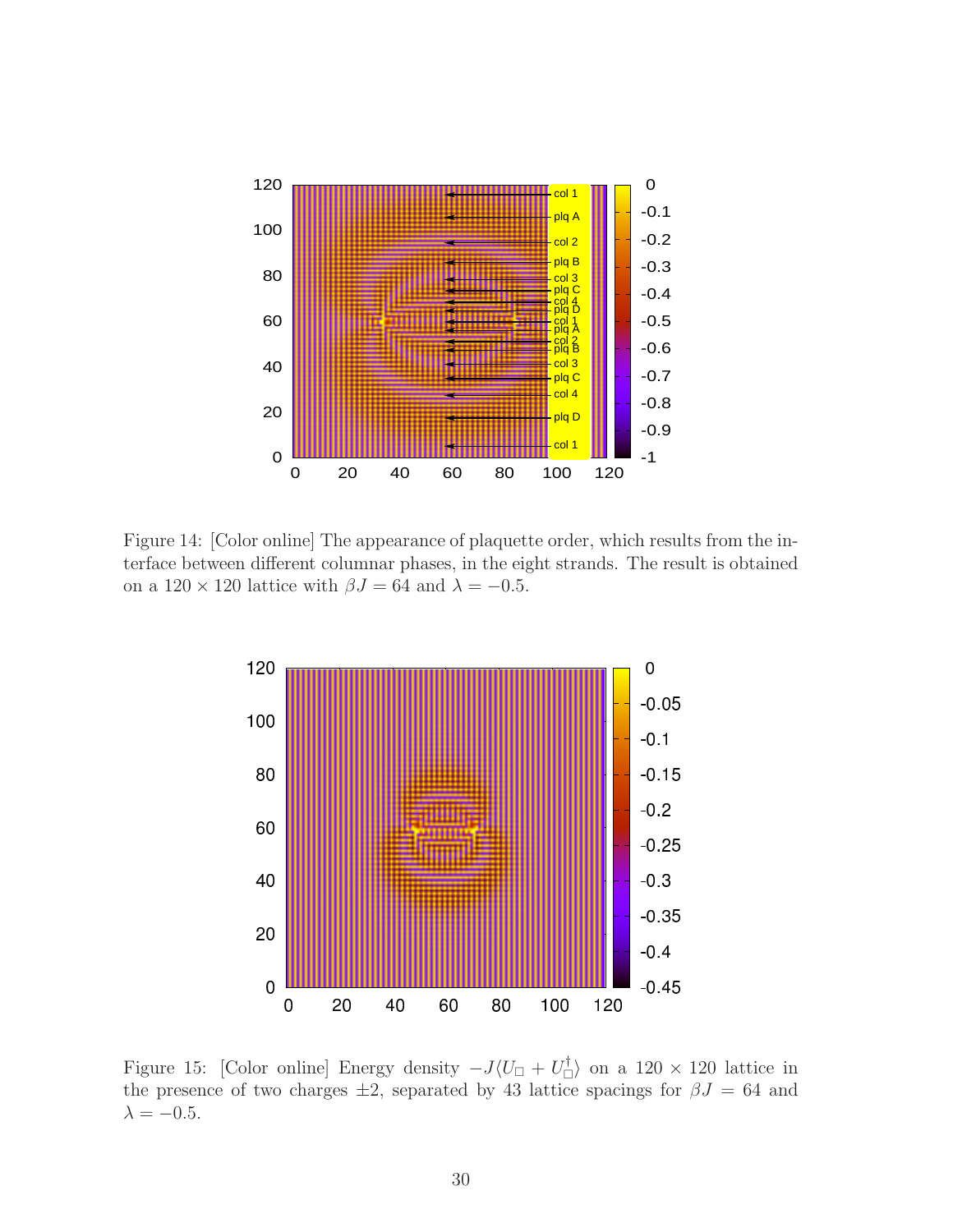

<span id="page-30-0"></span>Figure 16: [Color online] Energy density  $-J\langle U_{\Box} + U_{\Box}^{\dagger} \rangle$  on a 120 × 120 lattice in the presence of two charges  $\pm 2$ , separated by 53 lattice spacings for  $\beta J = 64$  and  $\lambda = -0.5$ .

theory whose parameters we have extracted by comparison of numerical data with analytic predictions of the effective theory. It will be an interesting topic for future studies to investigate the possible role of the soft mode for the preformation of pairs in the pseudogap regime of high-temperature superconductors. This could be done in the context of hole-doped quantum dimer models [\[15](#page-33-13), [36](#page-34-1)[–42](#page-34-2)].

We have also studied the internal structure of the strings connecting external charges embedded in the confining columnar phase. For topological reasons, the string fractionalizes into strands, each carrying electric flux  $\frac{1}{4}$ . The flux strands play the role of interfaces separating the four realizations of the columnar phase. As we noted earlier [\[19\]](#page-33-3), the interior of the flux strands shows plaquette order, despite the fact that the plaquette phase is not stable in the bulk. The interfaces that separate two columnar phases 1 and 3 or 2 and 4, with the columns oriented in the same direction, show the universal phenomenon of complete wetting. This manifests itself by the appearance of a third columnar phase at the interface, with its columns oriented in an orthogonal direction. Hence, a 1-3 interface splits into two 1-2-3 or 1-4-3 interfaces. Remarkably, reflections on the lattice axis connecting charges  $\pm 2$  are spontaneously broken, which gives rise to asymmetric electric flux profiles.

As we have seen, the simple square lattice quantum dimer model has a rich confining dynamics, characterized by strings with an intriguing anatomy. Understanding these dynamics required the interplay between numerical simulations and analytic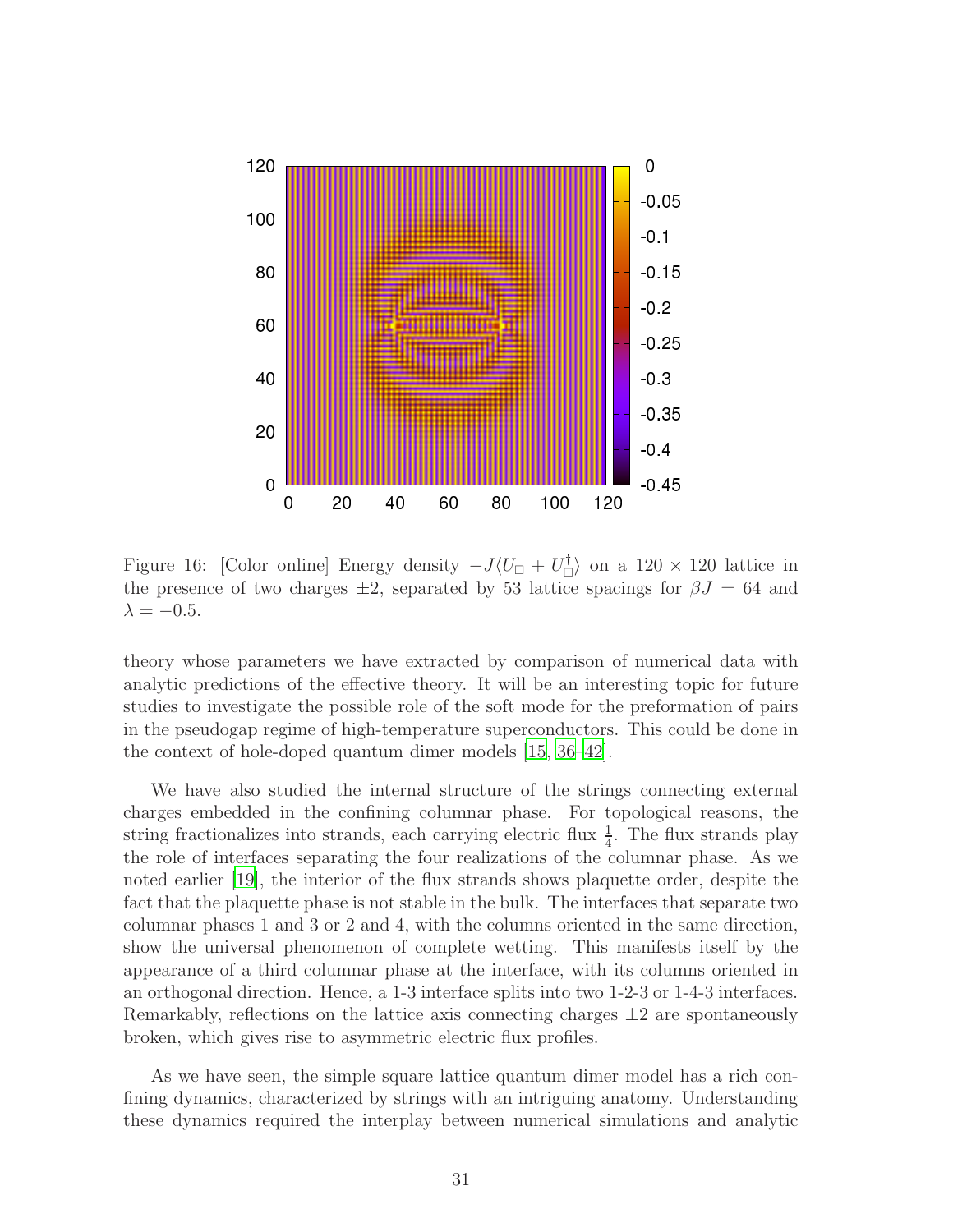effective field theory calculations. It will be interesting and promising to apply this strategy to quantum dimer models with other lattice geometries [\[43,](#page-34-3) [44\]](#page-34-4).

# Acknowledgments

DB acknowledges interesting discussions with A. Läuchli. CPH thanks the members of the ITP at Bern University for their hospitality, and acknowledges support through the project Redes Temáticas de Colaboración Académica 2013, UCOL-CA-56. The research leading to these results has received funding from the Schweizerischer Nationalfonds and from the European Research Council under the European Union's Seventh Framework Programme (FP7/2007-2013)/ ERC grant agreement 339220.

## <span id="page-31-0"></span>A Symmetries and Candidate Phases

It is important to know how the four order parameters transform under the symmetries  $CT_x, CT_y, O, CO', R_x$ , and  $R_y$  of the square lattice quantum dimer model. This is illustrated in Table [1.](#page-31-1)

|                                                                  | $CT_x$                          | $CT_u$                 | $\left( \begin{array}{c} \end{array} \right)$ | CO <sup>7</sup>                                                         |                        | $R_{u}$                |
|------------------------------------------------------------------|---------------------------------|------------------------|-----------------------------------------------|-------------------------------------------------------------------------|------------------------|------------------------|
| $M_{11}[{}^S{\mathcal C}]$                                       | $\vert$ - $M_{11}[\mathcal{C}]$ | $-M_{22}[\mathcal{C}]$ | $M_{21}[\mathcal{C}]$                         | $-M_{21}[\mathcal{C}]$                                                  | $-M_{22}[\mathcal{C}]$ | $-M_{11}[\mathcal{C}]$ |
| $M_{12}[{}^S{\mathcal{C}}]$   $M_{21}[\overline{{\mathcal{C}}}]$ |                                 | $-M_{12}[\mathcal{C}]$ |                                               | $-M_{11}[\mathcal{C}]$   $-M_{22}[\mathcal{C}]$                         | $-M_{12}[C]$           | $M_{21}[\mathcal{C}]$  |
| $M_{21}[^S{\cal C}]$                                             | $M_{12}[\mathcal{C}]$           | $M_{21}[\mathcal{C}]$  |                                               | $-M_{22}[\mathcal{C}]$   $-M_{11}[\mathcal{C}]$   $M_{21}[\mathcal{C}]$ |                        | $M_{12}[\mathcal{C}]$  |
| $M_{22}[^S{\cal C}]$                                             | $M_{22}[\mathcal{C}]$           | $-M_{11}[\mathcal{C}]$ |                                               | $-M_{12}[\mathcal{C}]$   $-M_{12}[\mathcal{C}]$                         | $-M_{11}[\mathcal{C}]$ | $M_{22}[\mathcal{C}]$  |

<span id="page-31-1"></span>Table 1: Transformation properties of the order parameters  $M_{ij}$  under the symmetries  $S = \mathbf{CT}_x$ ,  $\mathbf{CT}_y$ , O, CO', R<sub>x</sub>, R<sub>y</sub>. The order parameter  $M_{ij}[^S\mathcal{C}]$  evaluated in the transformed configuration <sup>S</sup>C as a function of the order parameters  $M_{ij}[\mathcal{C}]$  evaluated in the original configuration  $\mathcal{C}$ .

| $CT_x$ | $CT_y$ | $\overline{O}$ . | CO <sup>2</sup> | $R_x$ |  |
|--------|--------|------------------|-----------------|-------|--|
|        |        |                  |                 |       |  |
|        |        |                  |                 |       |  |
|        |        |                  |                 |       |  |
|        |        |                  |                 |       |  |

<span id="page-31-2"></span>Table 2: Transformation properties of the four columnar phases 1, 2, 3, 4 under the symmetries  $S = \mathbf{CT}_x$ ,  $\mathbf{CT}_y$ , O, CO', R<sub>x</sub>, R<sub>y</sub>.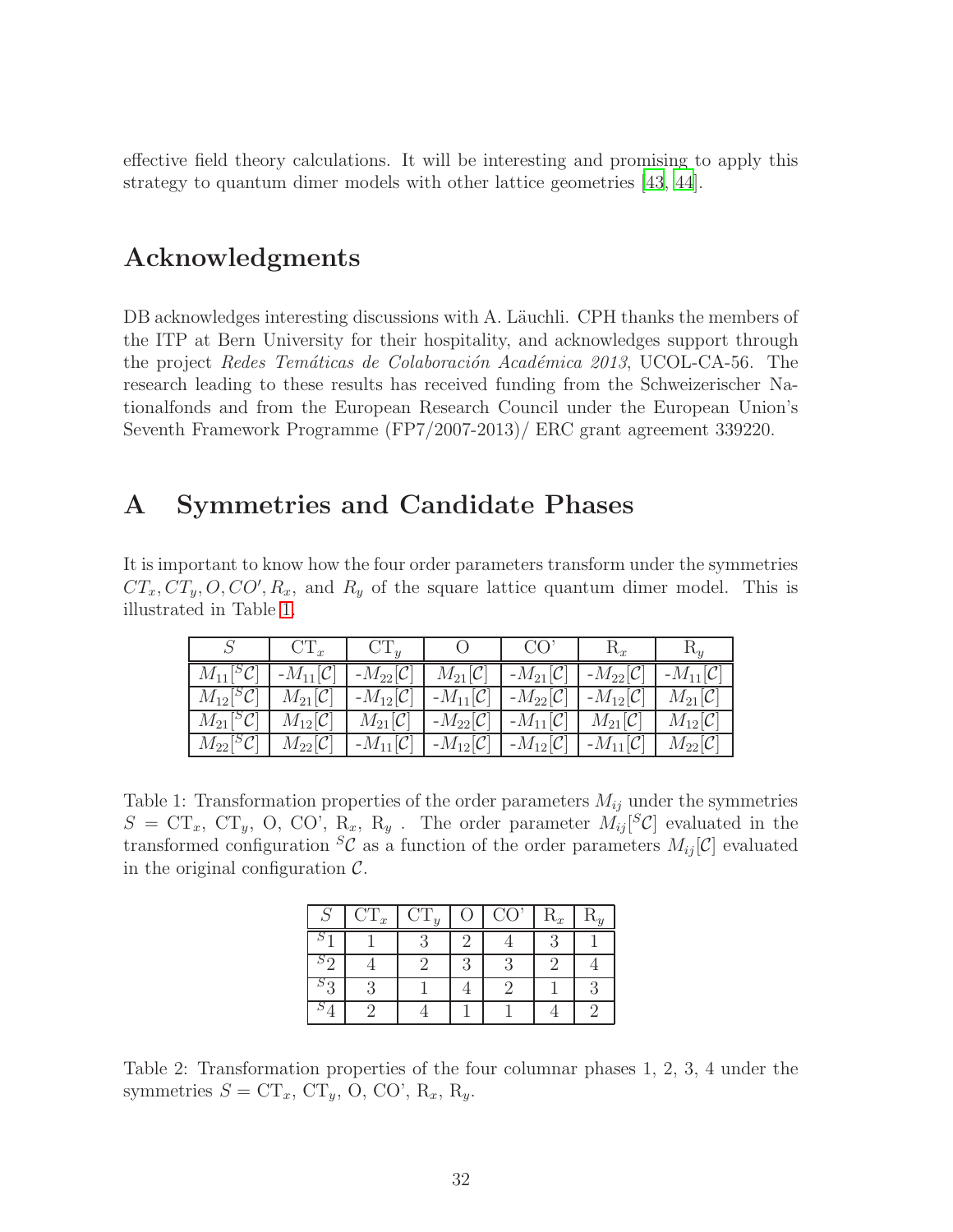| $\sim$    | $CT_x$ | $CT_y$ | $\Omega$ | CO <sup>2</sup>                                     | $\mathrm{R}_x$ | $R_y$ |
|-----------|--------|--------|----------|-----------------------------------------------------|----------------|-------|
| ΡΔ        |        |        |          | $\left( \begin{array}{c} \cdot \end{array} \right)$ |                |       |
| ${}^{S}R$ |        |        |          |                                                     |                |       |
|           |        | $\Box$ |          |                                                     |                | P     |
|           |        |        |          | $\Box$                                              |                |       |

<span id="page-32-4"></span>Table 3: Transformation properties of the four plaquette phases A, B, C, D under the symmetries  $S = \mathbf{CT}_x$ ,  $\mathbf{CT}_y$ , O, CO', R<sub>x</sub>, R<sub>y</sub>.

| S                       | $CT_x$         | $CT_y$         | О              | CO             | $\mathrm{R}_x$ | $R_y$          |
|-------------------------|----------------|----------------|----------------|----------------|----------------|----------------|
| ${}^{S}A1$              | D1             | B <sub>3</sub> | B <sub>2</sub> | C <sub>4</sub> | B <sub>3</sub> | D1             |
| $S_{A2}$                | D4             | B <sub>2</sub> | B <sub>3</sub> | C <sub>3</sub> | B <sub>2</sub> | D4             |
| ${}^{S}B2$              | C4             | A <sub>2</sub> | C <sub>3</sub> | B <sub>3</sub> | A2             | C <sub>4</sub> |
| ${}^{S}$ B <sub>3</sub> | C <sub>3</sub> | A1             | C <sub>4</sub> | B <sub>2</sub> | A1             | C3             |
| ${}^{S}C3$              | B <sub>3</sub> | D1             | D <sub>4</sub> | A <sub>2</sub> | D1             | B <sub>3</sub> |
| ${}^5C4$                | B <sub>2</sub> | D4             | D1             | A1             | D4             | B <sub>2</sub> |
| ${}^{S}D4$              | A2             | C4             | A1             | D1             | C4             | A2             |
| ${}^{S}D1$              | A1             | C <sub>3</sub> | Α2             | D4             | C <sub>3</sub> | A1             |

<span id="page-32-5"></span>Table 4: Transformation properties of the eight mixed phases A1, A2, B2, B3, C3, C4, D4, D1 under the symmetries  $S = \mathbf{CT}_x$ ,  $\mathbf{CT}_y$ , O, CO', R<sub>x</sub>, R<sub>y</sub>.

In tables [2,](#page-31-2) [3,](#page-32-4) and [4,](#page-32-5) we show how the different symmetries  $CT_x, CT_y, O, CO', R_x, R_y$ act on the columnar, plaquette, and mixed phases, respectively.

# References

- <span id="page-32-0"></span>[1] J. C. Bednorz and K. A. Müller, Z. Phys. B: Condens. Matter **64**, 189 (1986).
- <span id="page-32-1"></span>[2] D. S. Rokhsar and S. A. Kivelson, Phys. Rev. Lett. 61, 2376 (1988).
- <span id="page-32-2"></span>[3] P. W. Anderson, Science 235, 1196 (1987).
- <span id="page-32-3"></span>[4] S. Sachdev, Phys. Rev. B 40, 5204 (1989).
- [5] L. S. Levitov, Phys. Rev. Lett. 64, 92 (1990).
- [6] P. W. Leung, K. C. Chiu, and K. J. Runge, Phys. Rev. B 54, 12938 (1996).
- [7] R. Moessner, S. L. Sondhi, and E. Fradkin, Phys. Rev. B 65, 024504 (2002).
- [8] C. L. Henley, J. Phys.: Condens. Matter 16, S891 (2004).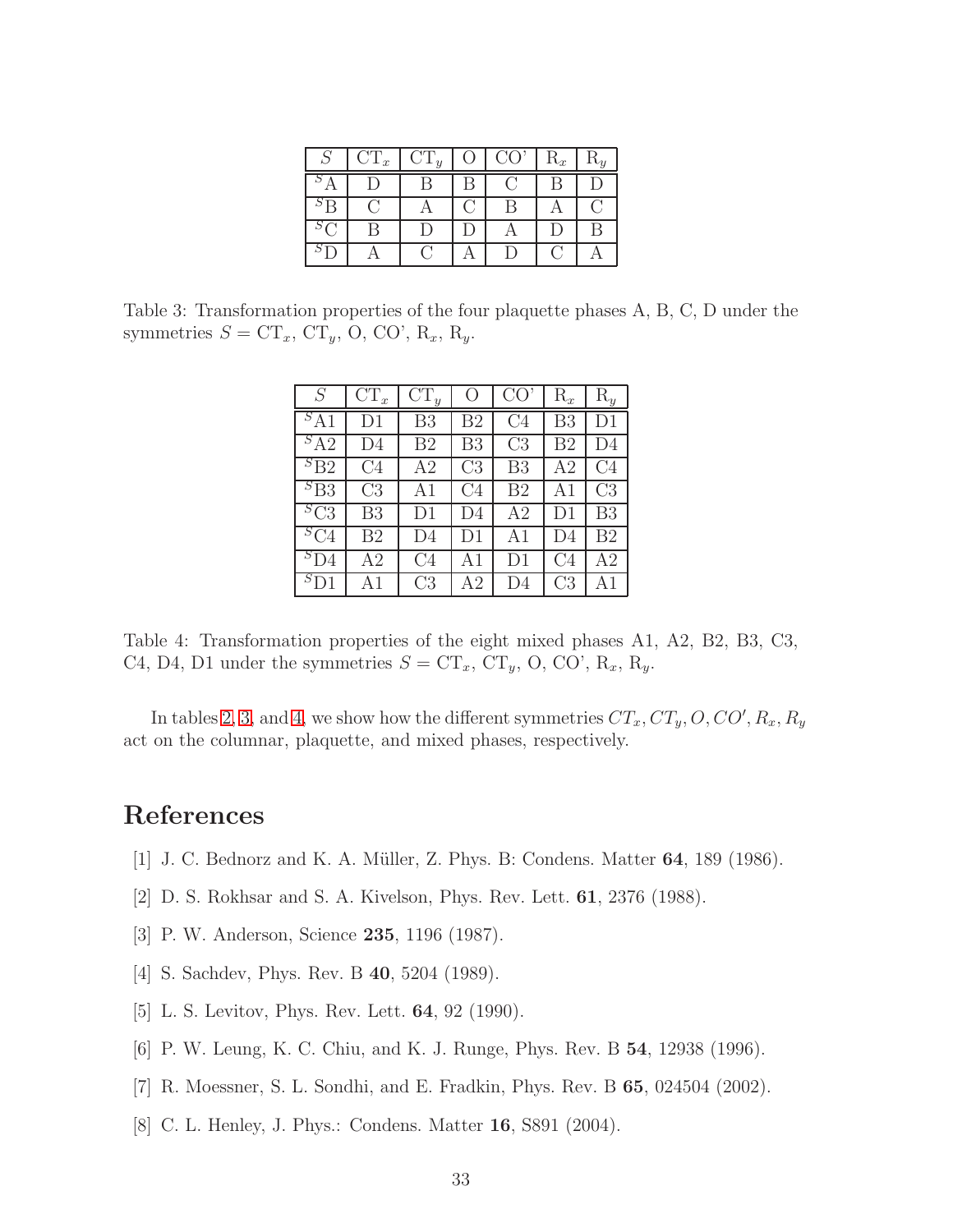- [9] F. Alet, J. L. Jacobsen, G. Misguich, V. Pasquier, F. Mila, and M. Troyer, Phys. Rev. Lett. 94, 235702 (2005).
- [10] F. Alet, Y. Ikhlef, J. L. Jacobsen, G. Misguich, and V. Pasquier, Phys. Rev. E 74, 041124 (2006).
- [11] D. Charrier and F. Alet, Phys. Rev. B **82**, 014429 (2010).
- [12] J. Cano and P. Fendley, Phys. Rev. Lett. 105, 067205 (2010).
- [13] A. F. Albuquerque and F. Alet, Phys. Rev. B 82, 180408(R) (2010).
- [14] Y. Tang, A. W. Sandvik, and C. L. Henley, Phys. Rev. B 84, 174427 (2011).
- <span id="page-33-13"></span>[15] C. A. Lamas, A. Ralko, M. Oshikawa, D. Poilblanc, and P. Pujol, Phys. Rev. B 87, 104512 (2013).
- <span id="page-33-0"></span>[16] O. F. Syljuasen, Phys. Rev. B  $71$ ,  $020401(R)$  (2005).
- <span id="page-33-1"></span>[17] O. F. Syljuasen, Phys. Rev. B 73, 245105 (2006).
- <span id="page-33-2"></span>[18] A. Ralko, D. Poilblanc, and R. Moessner, Phys. Rev. Lett. 100, 037201 (2008).
- <span id="page-33-3"></span>[19] D. Banerjee, M. Bögli, C. P. Hofmann, F.-J. Jiang, P. Widmer, and U.-J. Wiese, Phys. Rev. B 90, 245143 (2014).
- <span id="page-33-4"></span>[20] D. Horn, Phys. Lett. **100B**, 149 (1981).
- [21] P. Orland and D. Rohrlich, Nucl. Phys. B 338, 647 (1990).
- <span id="page-33-5"></span>[22] S. Chandrasekharan and U.-J. Wiese, Nucl. Phys. B 492, 455 (1997).
- <span id="page-33-6"></span>[23] G. 't Hooft, Nuci. Phys. B 153, 141 (1979).
- <span id="page-33-7"></span>[24] R. Moessner and K. S. Raman, [arXiv:0809.3051.](http://arxiv.org/abs/0809.3051)
- <span id="page-33-8"></span>[25] R. Moessner and S. L. Sondhi, Phys. Rev. Lett. 86, 1881 (2001).
- [26] D. A. Ivanov, Phys. Rev. B **70**, 094430 (2004).
- <span id="page-33-9"></span>[27] A. Ralko, M. Ferrero, F. Becca, D. Ivanov, and F. Mila, Phys. Rev. B 71, 224109 (2005).
- <span id="page-33-10"></span>[28] D. A. Huse, W. Kraut, R. Moessner, and S. L. Sondhi, Phys. Rev. Lett. 91, 167004 (2003).
- [29] R. Moessner and S. L. Sondhi, Phys. Rev. B 68, 184512 (2003).
- <span id="page-33-11"></span>[30] M. Hermele, M. P. A. Fisher, and L. Balents, Phys. Rev. B 69, 064404 (2004).
- <span id="page-33-12"></span>[31] R. Moessner, S. L. Sondhi, and P. Chandra, Phys. Rev. Lett. 84, 4457 (2000).